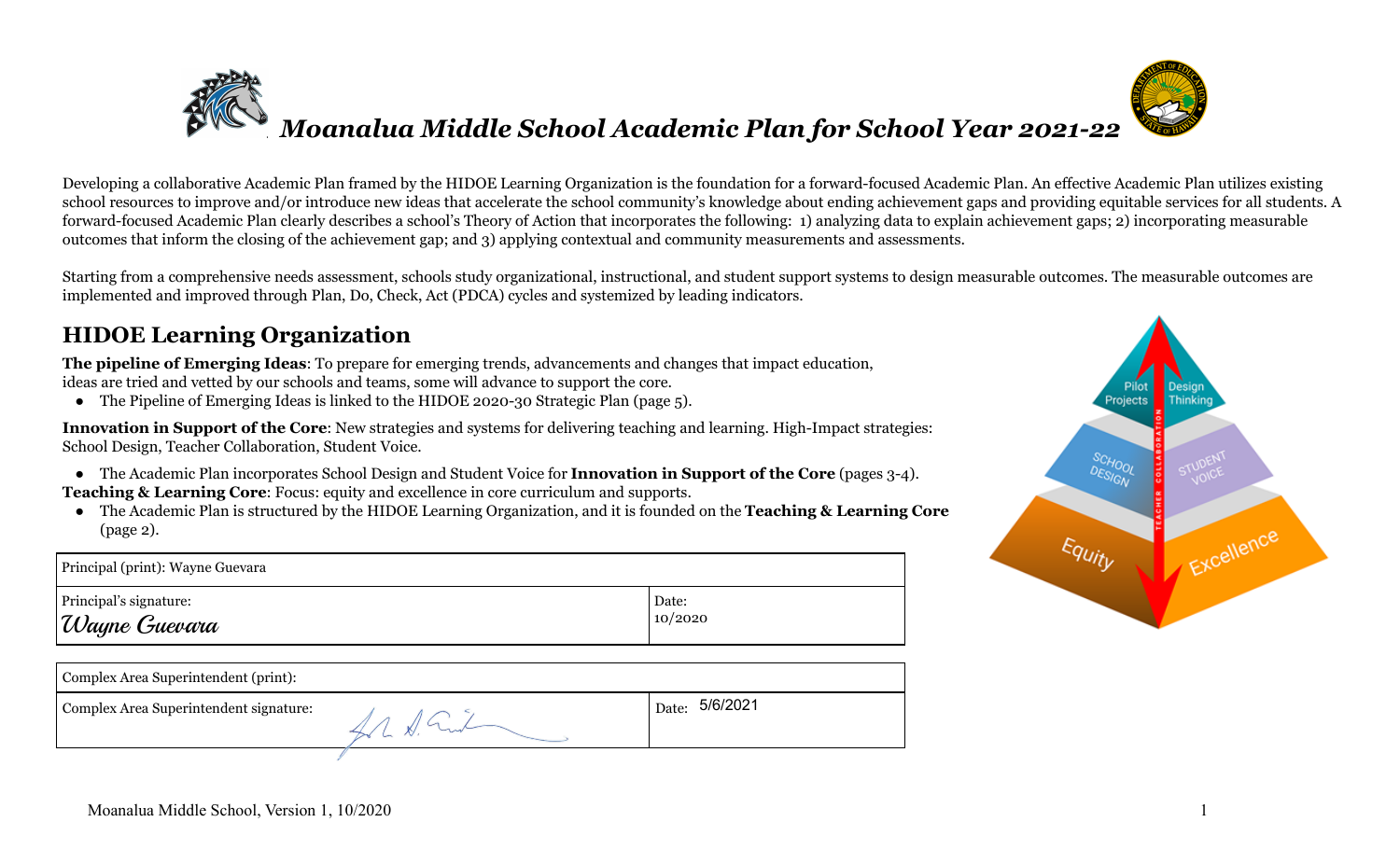

## **Teaching & Learning Core: Equity and Excellence**

In order to address equity, list the targeted subgroup(s) and their identified needs. Specifying enabling [activities](https://docs.google.com/document/d/1_CBCCCUPTqpr2sEeh1fQ9EUVupyhBBZlYUdzcm9zCw0/edit) in the academic plan should address identified subgroup(s) and their needs.

| <b>Achievement Gap</b>                                                                                                                                                                                                                                                                                                                                                                                                                                                                                                                                                                                                                                                                                                                                                                                                                                                                                                                                                                                                                                                                                                                                                                                                                                                                                                                                                                                                                                                              | <b>Theory of Action</b>                                                                                                                                                                                                                                                                                                                                                                                                                               | <b>Enabling Activity</b>                                                                                                                                                                                                                                                                                                                                                                                                                                                                                                                                                                                                                                                                                                                                                                                                                                                                                                                                                                  |
|-------------------------------------------------------------------------------------------------------------------------------------------------------------------------------------------------------------------------------------------------------------------------------------------------------------------------------------------------------------------------------------------------------------------------------------------------------------------------------------------------------------------------------------------------------------------------------------------------------------------------------------------------------------------------------------------------------------------------------------------------------------------------------------------------------------------------------------------------------------------------------------------------------------------------------------------------------------------------------------------------------------------------------------------------------------------------------------------------------------------------------------------------------------------------------------------------------------------------------------------------------------------------------------------------------------------------------------------------------------------------------------------------------------------------------------------------------------------------------------|-------------------------------------------------------------------------------------------------------------------------------------------------------------------------------------------------------------------------------------------------------------------------------------------------------------------------------------------------------------------------------------------------------------------------------------------------------|-------------------------------------------------------------------------------------------------------------------------------------------------------------------------------------------------------------------------------------------------------------------------------------------------------------------------------------------------------------------------------------------------------------------------------------------------------------------------------------------------------------------------------------------------------------------------------------------------------------------------------------------------------------------------------------------------------------------------------------------------------------------------------------------------------------------------------------------------------------------------------------------------------------------------------------------------------------------------------------------|
| Identify and describe an achievement gap including but not limited to<br>Special Education or English Learners or any other subgroup. The<br>description must be gathered from a comprehensive needs assessment<br>(CNA), such as Title I CNA, WASC Self Study, International<br>Baccalaureate, and may include additional local measurements.<br>Currently, our Special Education subgroup makes up 9.1% of our student<br>population. Our special education students are not performing as well as<br>our "all students" group as indicated by our SY 18-19 Strive HI Results<br>and data collected on the Longitudinal Data System. According to Strive<br>HI, 16% of our Special Education students met the achievement standard<br>for Language Arts and 5% met the achievement standard for Math. Our<br>"all students" group data shows 78% for Language Arts land 61% for<br>Math.<br>Our English Learners make up 3.7% of our student population. According<br>to Strive HI and LDS, 26% of our EL population met the achievement<br>standard for Language Arts and 17% for Math. Our "all students" group<br>data shows 78% for Language Arts land 61% for Math.<br>Our Low Socioeconomic Status (SES) population makes up 26.1% of our<br>student population. On Strive HI and LDS, 67% of our Low SES<br>population met the achievement standard for Language Arts and 47% for<br>Math. Our "all students" group data shows 78% for Language Arts land<br>61% for Math. | What is your Theory of Action (if-then) to improve the achievement<br>gap?<br>If we provide differentiated instruction and support(s) (academic,<br>social-emotional, behavioral, physical) tailored to our students' needs,<br>our identified sub-groups (Special Education, EL, Low SES) will<br>develop the skills they need to be successful academically. If their<br>academic achievement increases, then our achievement gap will<br>decrease. | <b>What are your Enabling Activities to improve the achievement gap?</b><br>Professional Development Opportunities and Training(s) for faculty and<br>staff to include but not limited to, the following, throughout the SY:<br><b>BERC</b> - Instructional Strategies<br>AMLE - Middle School Concepts/Philosophy<br>Student Support Services - HiMTSS, RTI, etc.<br>Social-Emotional Learning - Choose Love, TRIBES<br>Thinking Maps-Graphic organizer<br>Core-Content PD - (Language Arts, Math, Science, Social<br>Studies)<br>Stetson Inclusionary Practices (technical assistance)<br>Continuation of our Teams/Professional Learning Communities for<br>articulation and collaboration. (Student Data Discussions)<br>Departments are developing and implementing<br>Curriculum/Instruction/Assessment (CIA) and Curriculum maps.<br>(Content Discussions)<br>Continue to address recommendations from the Western Association of<br>Schools and Colleges (WASC) visits & reports. |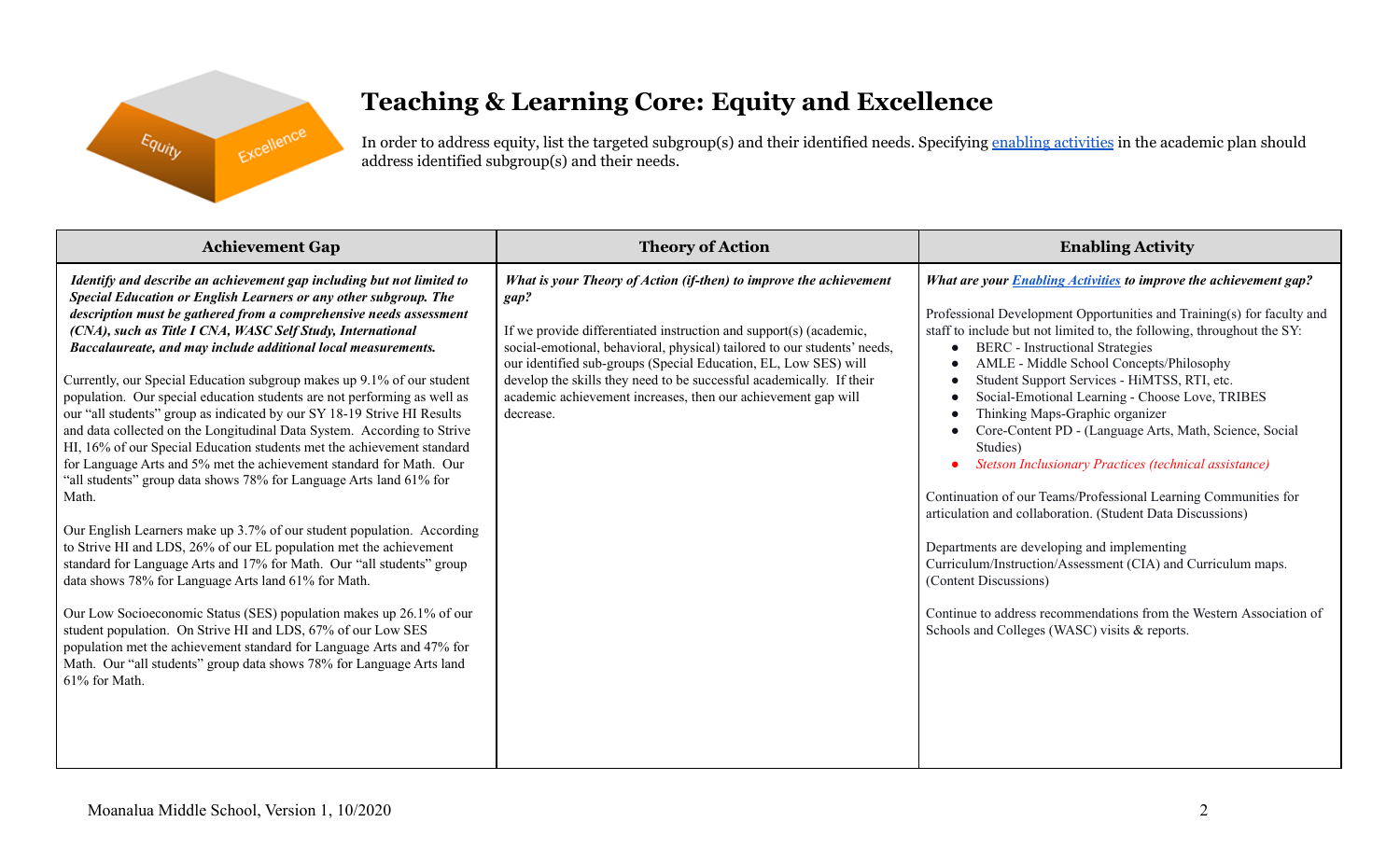### **Innovation in Support of the Core: School Design and Student Voice**

**Describe here your complex/school contexts for School Design and Student Voice.**

#### **SCHOOL PURPOSE**

#### *Vision*

Moanalua Middle School will be one that…

*Values the dignity and worth of each individual member of the school community.*

*Involves parents, community, staf , and students in teaching and learning.*

*Supports each individual's academic, personal, and professional growth.*

*Inspires lifelong learning among the school community members.*

*Opens doors to encourage and develop new ideas to meet the ever-changing needs of the students.*

*Nurtures a positive, safe, exciting, and enjoyable environment.*

#### *Mission*

We, the people of the Moanalua Middle School learning community, are committed to excellence. Building on the strengths and diversity of our community, we work together to meet all challenges so every student experiences success in learning and contributes to our community.

#### Describe here your current and continuing initiatives that will further advance your 2020-21 School Design and Student Voice.

MMS continues to incorporate research-based practices school-wide to support learning success for early adolescents. Some of these practices include

1) [TRIBES—](http://tribes.com/)creating a culture where everyone feels a sense of belonging, where differences are valued, and where we build a sense of ohana/family/community;

2) [Advisory-](http://www.amle.org/BrowsebyTopic/WhatsNew/WNDet.aspx?ArtMID=888&ArticleID=297)connecting one teacher to approximately 25-28 students to address the

social and emotional learning of the middle school child;

3) [Teaming](https://www.amle.org/BrowsebyTopic/WhatsNew/WNDet/TabId/270/ArtMID/888/ArticleID/770/Turning-Up-Teaming.aspx)-pairing of a group of 4 to 6 teachers with approximately 150 students;

4) [Looping](https://www.amle.org/BrowsebyTopic/WhatsNew/WNDet/TabId/270/ArtMID/888/ArticleID/311/Looping.aspx) to keep teachers and student teams intact from 7th to 8th grade;

6) School [uniforms](https://docs.google.com/presentation/d/19FxX32Wxm_DlOp9phrXR0XPZGBYvZGe2dtevNEo8OIY/edit?usp=sharing) and Student IDs for students to wear daily; and

7) Integration of 21st-Century Technology. (1:1 [Technology\)](https://www.moanaluamiddle.org/apps/pages/index.jsp?uREC_ID=239844&type=d&pREC_ID=553400)

8) [BERC](http://www.bercgroup.com/)'s Powerful Teaching and Learning (PTL) STAR Protocol/Process to engage students and support analytical thinking through the use of effective instructional strategies such as Thinking Maps;

#### **Describe here your Conditions for Success for School Design and Student Voice**

*Goals*

● To provide a nurturing environment that creates positive learning experiences.

To encourage students, staff, parents, and community members to embrace a shared value system of caring for self and others, of respecting differences among people, and of believing all students can learn.

● To provide innovative teaching/learning strategies based on Hawaii State Content Standards to inspire learning, academic achievement, and independent critical thinking.

*"Take Care of Self, Take Care of Others, Take Care of School"*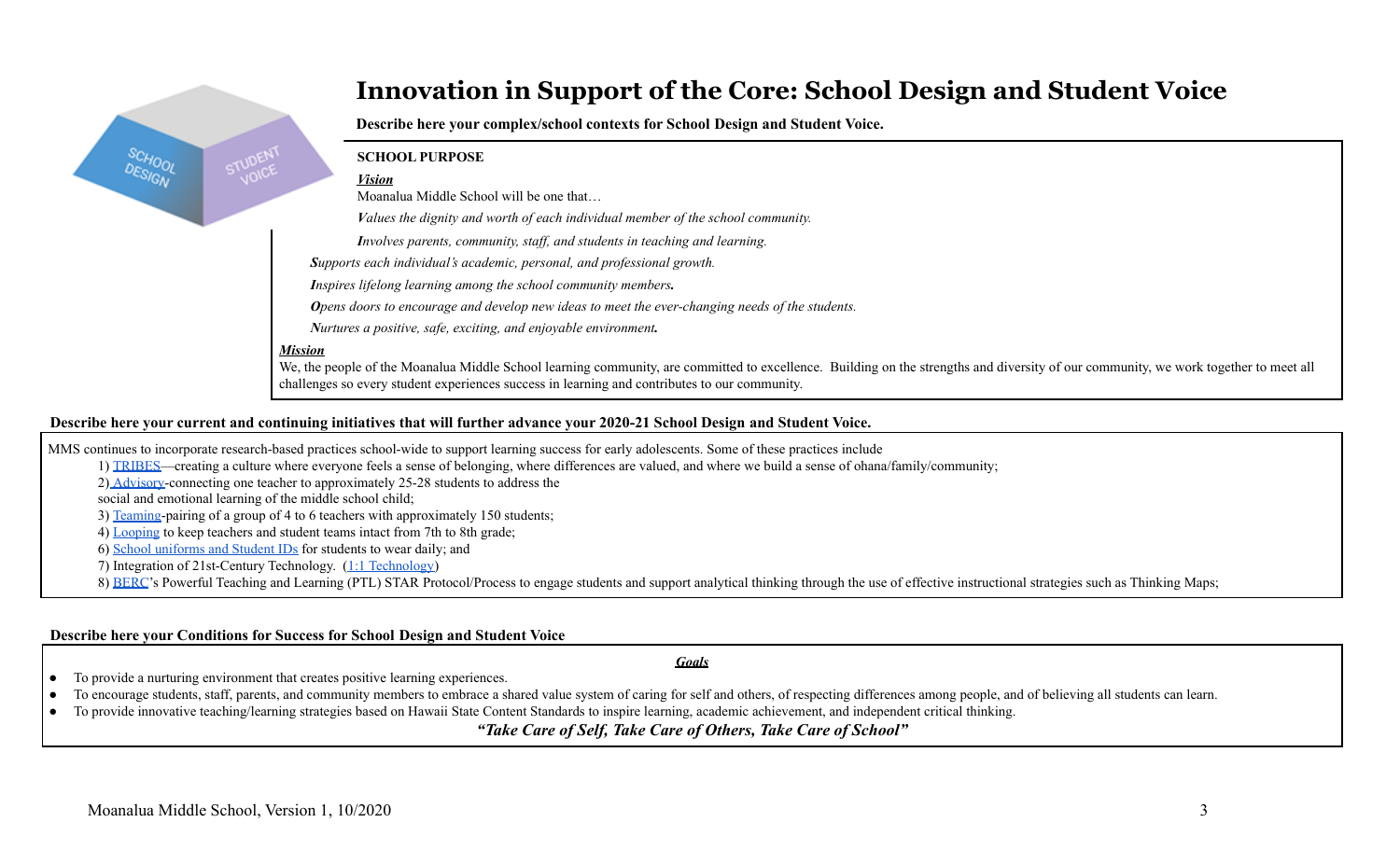| SY 2021-22 Measurable Outcomes                                                                                                                                                                                                                                                                                                                                                                                                                        | SY 2022-23 Measurable Outcomes                                                                       | SY 2023-24 Measurable Outcomes                                                                       |
|-------------------------------------------------------------------------------------------------------------------------------------------------------------------------------------------------------------------------------------------------------------------------------------------------------------------------------------------------------------------------------------------------------------------------------------------------------|------------------------------------------------------------------------------------------------------|------------------------------------------------------------------------------------------------------|
| What are your Measurable Outcomes around School Design and<br><b>Student Voice? What are you designing?</b>                                                                                                                                                                                                                                                                                                                                           | What are your Measurable Outcomes around School Design and<br>Student Voice? What are you designing? | What are your Measurable Outcomes around School Design and<br>Student Voice? What are you designing? |
| Moanalua Middle School will address our students Achievement<br>Gap by Decreasing it % for ELA & Math, and Increasing<br>Student Achievement by ___%, as reported in Strive HI.<br>Moanalua Middle School will implement the Middle School<br>Concepts to ensure student engagement and success. MMS will<br>continue to build relationships to ensure that we are, "Making<br>Connections, with Every Student, with Every Opportunity,<br>Everytime" |                                                                                                      |                                                                                                      |
| -Due to the cancellation of SBA for SY 19-20, MMS did administer the<br>iReady Diagnostic Assessment for ELA and Math at the start of SY<br>20-21. We will use data from the Pre, Mid and Post assessments to<br>show a representation of our students achievements.                                                                                                                                                                                  |                                                                                                      |                                                                                                      |
| Moanalua Middle will continue their implementation of a<br>school-wide Social Emotional Learning program, "Choose Love,<br>Choose Aloha."                                                                                                                                                                                                                                                                                                             |                                                                                                      |                                                                                                      |
| -In SY 20-21 MMS Career Technology Education (CTE) wheel teachers<br>have implemented the "Choose Aloha" program with our 7th and 8th<br>graders. By having our CTE department implementing this program it<br>would ensure that all students will be exposed to our SEL Program.                                                                                                                                                                     |                                                                                                      |                                                                                                      |
| Why you are implementing them?                                                                                                                                                                                                                                                                                                                                                                                                                        | Why you are implementing them?                                                                       | Why you are implementing them?                                                                       |
| The academic achievement and achievement gap targets are a<br>direct result of MMS fulfilling the school's top identified needs:<br>support our PLCs so that they can implement focused and<br>consistent school initiatives to increase student success.                                                                                                                                                                                             |                                                                                                      |                                                                                                      |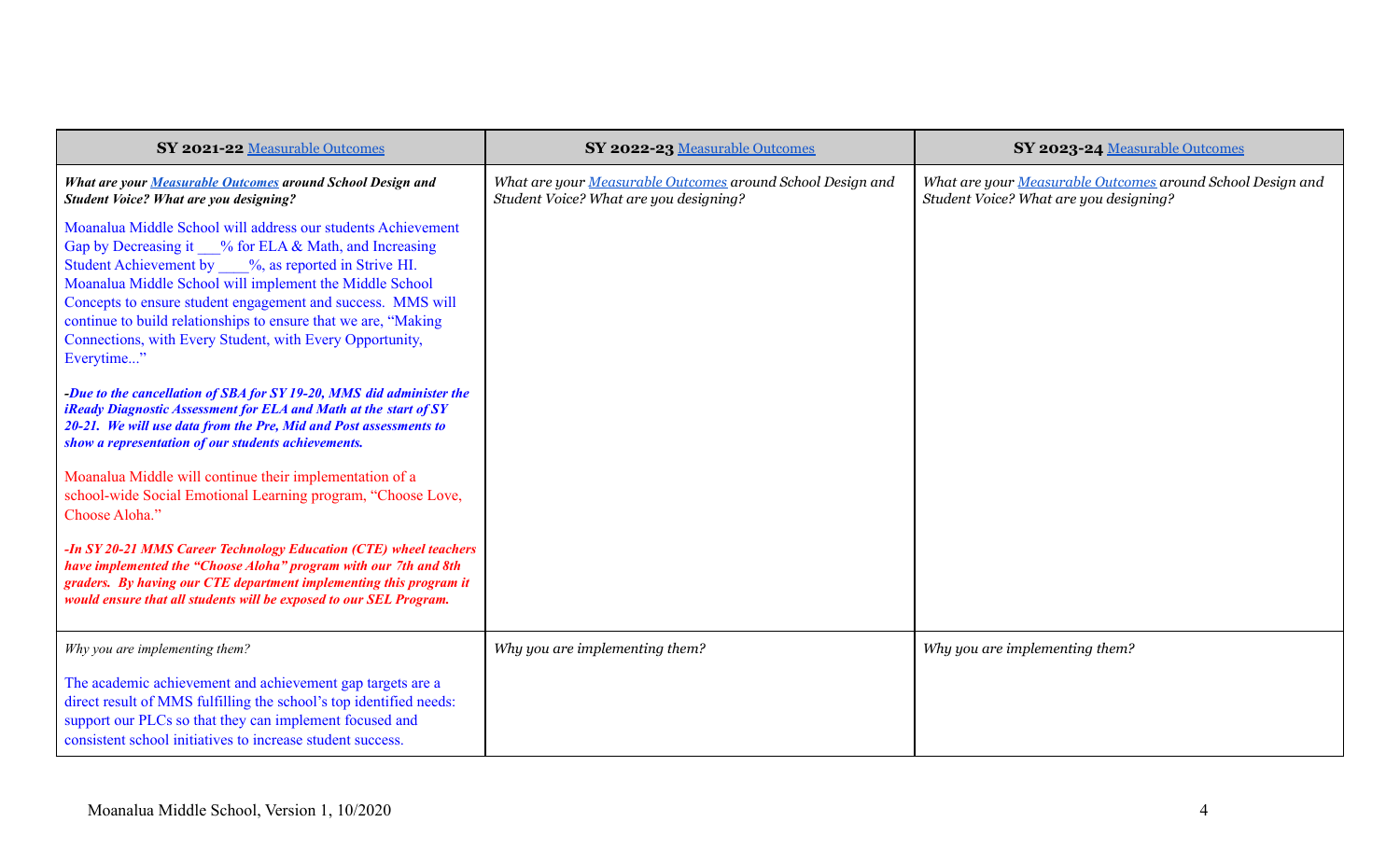| -Team, Department, PLC planning time will be an important aspect for<br>communicating amongst our school staff, student data and best<br>practices, to work towards closing the achievement gap between our<br>high needs and non-high needs student population.<br>The academic and achievement gap targets also directly address<br>the AMR Complex Focus Area of Comprehensive Student Support<br>Services (CSSS) and Response To Intervention (RTI).<br>The School Climate targets are directly related to identifying<br>students' need to improve MMS culture, climate, and pride. |                                                         |                                                         |
|------------------------------------------------------------------------------------------------------------------------------------------------------------------------------------------------------------------------------------------------------------------------------------------------------------------------------------------------------------------------------------------------------------------------------------------------------------------------------------------------------------------------------------------------------------------------------------------|---------------------------------------------------------|---------------------------------------------------------|
| How will you know that they are causing an improvement?<br>Moanalua Middle School will periodically survey our Students,                                                                                                                                                                                                                                                                                                                                                                                                                                                                 | How will you know that they are causing an improvement? | How will you know that they are causing an improvement? |
| Staff, Parents, School Partners throughout the year to ensure we<br>are progressing towards our objectives and goals.                                                                                                                                                                                                                                                                                                                                                                                                                                                                    |                                                         |                                                         |
| -Data collected from surveys given to our various school community<br>members will assist our school in making informative decisions in<br>curriculum, programs, school activities, as progress to reaching our<br><i>objectives and goals.</i>                                                                                                                                                                                                                                                                                                                                          |                                                         |                                                         |

## **Innovation in Support of the Core: School Design and Student Voice**

*FOCUS ON SY 2021-22:* Crosswalk enabling activities, measurable outcomes, and budget outlay and monitoring.

| <b>Baseline Measurements</b>                                                                                                                                                                                 | <b>Formative Measures</b>                                                                                                                                                                                           | <b>Summative Goals</b>                                                                           |  |  |
|--------------------------------------------------------------------------------------------------------------------------------------------------------------------------------------------------------------|---------------------------------------------------------------------------------------------------------------------------------------------------------------------------------------------------------------------|--------------------------------------------------------------------------------------------------|--|--|
| Add beginning of the year measurements here.<br>iReady Diagnostic Reading & Math (BOY, Mid, EOY)<br>SBA: ELA & Math (7th-8th), Science (8th)<br>Achieve (Lexile Assessment)<br>WIDA Access for ELs (7th-8th) | Add throughout the year measurements here.<br>iReady Diagnostic Reading & Math (BOY, Mid, EOY)<br>Hawaii State Assessments: ICA, IAB, FIAB<br>Quarterly Common Assessment-ELA, math, science,<br>and social studies | Add end of year goals here.<br>Increase academic achievement (as measured by<br>Strive HI) by 4% |  |  |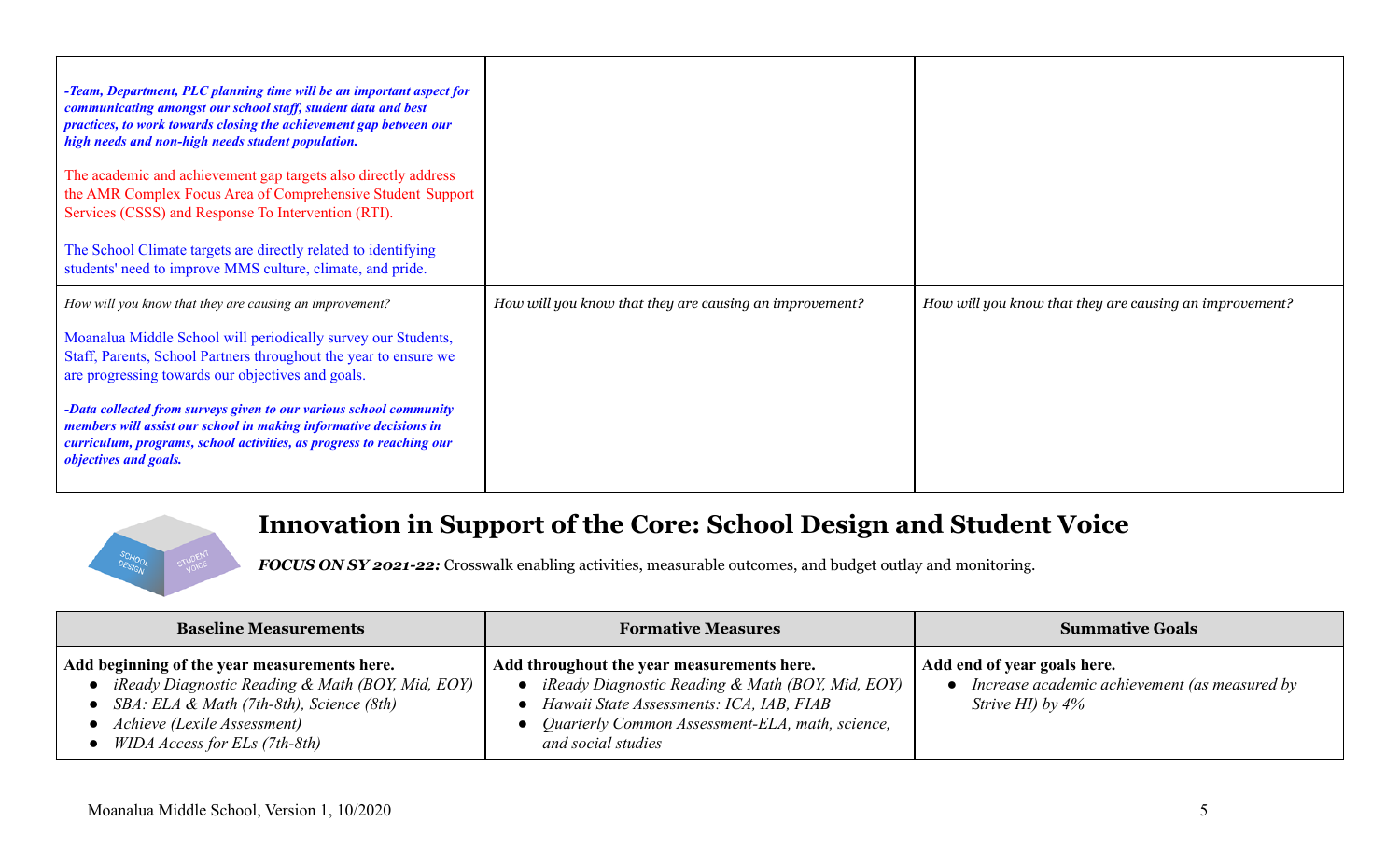| • $SQS Data (7th-8th)$<br>• Panorama Student Surveys<br>$\bullet$ Other                           |  |
|---------------------------------------------------------------------------------------------------|--|
| <b>Strive HI data (SY 2018-19):</b><br>• Language Arts: 79%<br>• Math: $63\%$<br>• Science: $77%$ |  |

### **Student Outcomes (SY 2021-22)**

| <b>Measurable</b><br><b>Outcome(s)</b>                                                                                                                                                                                                              | <b>Enabling Activity</b>                                                                                                   | <b>Duration</b><br>Fall, Spring,<br>Yearlong | <b>Source</b><br>of Funds<br>Program ID | <b>School Monitoring</b><br><b>Activity</b>                                                                                                                                        | <b>Frequency</b><br>Quarter,<br>Semester,<br>Annual | <b>Complex Monitoring</b><br><b>Activity</b><br>(to be completed by CAS) | <b>Progress Checks</b><br>Red (1st Sem)<br>Blue (2nd Sem)                                                                                                                                                                                                                                             |
|-----------------------------------------------------------------------------------------------------------------------------------------------------------------------------------------------------------------------------------------------------|----------------------------------------------------------------------------------------------------------------------------|----------------------------------------------|-----------------------------------------|------------------------------------------------------------------------------------------------------------------------------------------------------------------------------------|-----------------------------------------------------|--------------------------------------------------------------------------|-------------------------------------------------------------------------------------------------------------------------------------------------------------------------------------------------------------------------------------------------------------------------------------------------------|
| <b>Achievement Gap:</b><br>Decrease by<br>$%$ for ELA<br>& Math<br>Increase<br>Achievement by<br>$\%$ .<br>We need to look at<br>different measurable<br>outcomes for SY<br>20-21. (ie. iReady,<br>etc) in improving<br>our student<br>achievement. | Continue with Algebra<br><b>Readiness Class</b><br>Continue with online<br>$\bullet$<br>supports (iReady, Khan<br>Academy) | Yearlong                                     | <b>WSF</b>                              | <b>Team Articulation</b><br>Dept/PLC<br>$\bullet$<br>Articulation<br><b>Faculty Meetings</b><br>Focus on<br>$\bullet$<br>Learning Group<br>Meetings<br>Leadership Team<br>Meetings | Daily<br>$\bullet$<br>Quarterly<br>$\bullet$        |                                                                          | *Continuing with $iReady + KA$<br>to supplement instruction<br>$*$ iReady - 2 (perhaps 3) SW<br>assessments Math/ELA to<br>monitor student progress<br>*Algebra Readiness ??? need to<br>check<br>Entire faculty helps with iReady<br>testing for math and ELA by<br>testing through advisory classes |
| <b>Achievement Gap:</b>                                                                                                                                                                                                                             | Continue with Literacy<br><b>Intervention Supports</b>                                                                     | Yearlong                                     | <b>WSF</b>                              | <b>Team Articulation</b><br>$\bullet$<br>Dept/PLC<br>$\bullet$<br>Articulation                                                                                                     | Daily<br>$\bullet$<br>Quarterly<br>$\bullet$        |                                                                          | We lost our reading teacher line<br>for this SY. Currently we have<br>Renae & Minori helping with one                                                                                                                                                                                                 |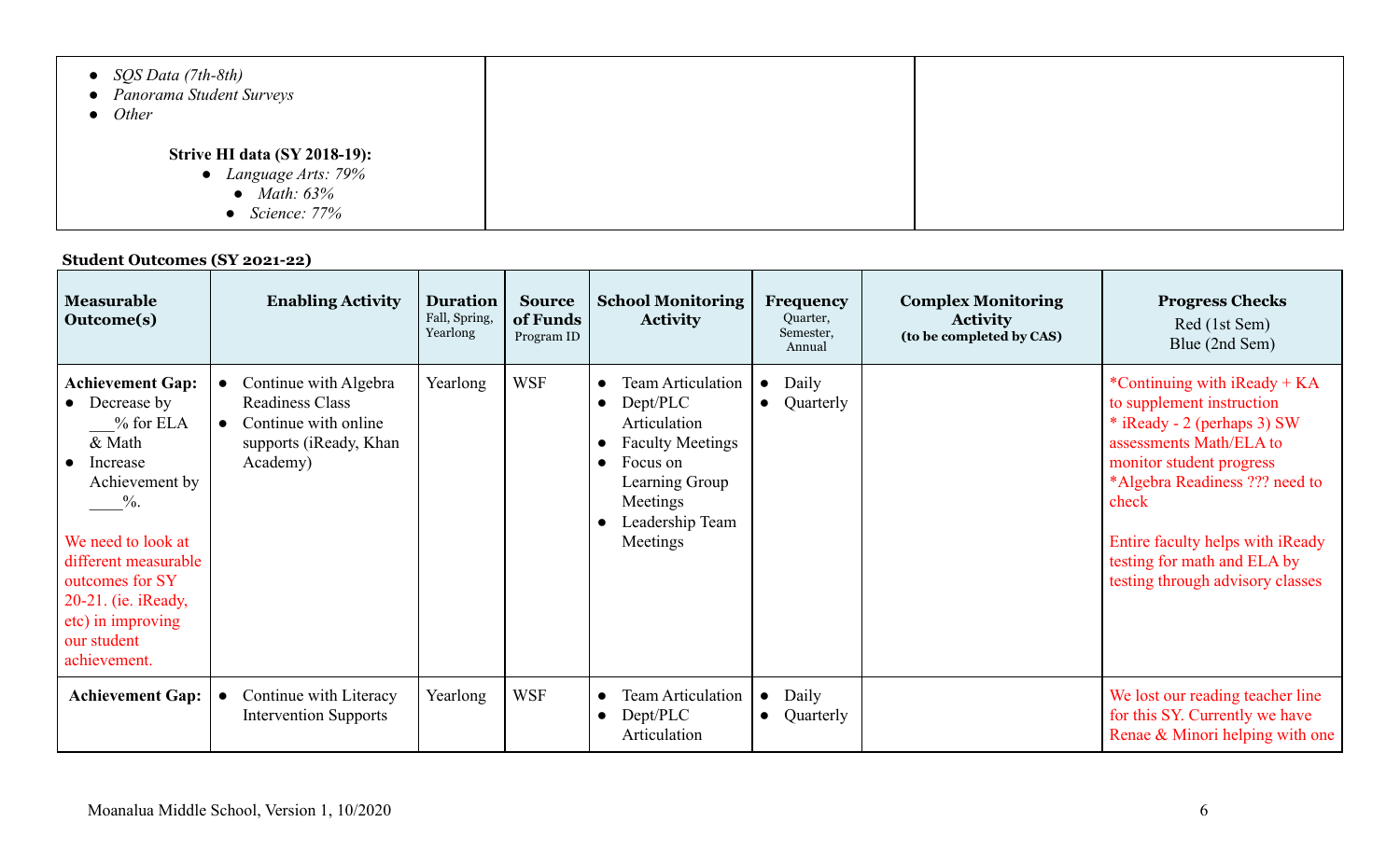| Decrease by<br>$\bullet$<br>$%$ for ELA<br>& Math<br>Increase<br>Achievement by<br>$\frac{0}{2}$ .<br>We need to look at<br>different measurable<br>outcomes for SY<br>20-21. (ie. iReady,<br>etc) in improving<br>our student<br>achievement. | Continue with online<br>$\bullet$<br>supports (iReady,<br>Listenwise, Newsela)                                                                                                                                       |          |            | <b>Faculty Meetings</b><br>$\bullet$<br>Focus on<br>$\bullet$<br>Learning Group<br>Meetings<br>Leadership Team<br>Meetings                                                                                                |                                   | ELA class to help support us.<br>Not sure what will happen in S1.<br>Not sure if the whole department<br>is using Newsela. Maybe just<br>individual teachers. I can check.<br>Update: Newsela was cancelled<br>this year.                                                                                                                                                                                                                                                                                                 |
|------------------------------------------------------------------------------------------------------------------------------------------------------------------------------------------------------------------------------------------------|----------------------------------------------------------------------------------------------------------------------------------------------------------------------------------------------------------------------|----------|------------|---------------------------------------------------------------------------------------------------------------------------------------------------------------------------------------------------------------------------|-----------------------------------|---------------------------------------------------------------------------------------------------------------------------------------------------------------------------------------------------------------------------------------------------------------------------------------------------------------------------------------------------------------------------------------------------------------------------------------------------------------------------------------------------------------------------|
| <b>School Culture and</b><br><b>Climate:</b><br>Using data from<br>the School<br>Quality Survey,<br>(student/teacher/<br>parent)<br>satisfaction<br>ratings will be at<br>$86\%$ by one<br>calendar year.                                      | GLO's implementation<br>Advisory (revisiting<br>$\bullet$<br>purpose/focus of)<br>$\bullet$ Tribes (revisiting<br>purpose/focus of)<br>Choose Love, Choose<br>Aloha implementation<br>(social emotional<br>learning) | Yearlong | <b>WSF</b> | <b>Team Articulation</b><br>$\bullet$<br>Dept/PLC<br>$\bullet$<br>Articulation<br><b>Faculty Meetings</b><br>$\bullet$<br>Focus on<br>$\bullet$<br>Learning Group<br>Meetings<br>Leadership Team<br>$\bullet$<br>Meetings | Monthly<br>Quarterly<br>$\bullet$ | CTE is going over the GLOs in<br>some of our classes. 7th graders<br>are doing regular GLO<br>Reflections/Self Evaluations.<br>CTE for Choose Aloha 7th grade<br>and 8th grade wheel classes are<br>implementing grade level Choose<br>Aloha programs. Students write<br>daily journal entries focusing on<br>the various topics in Choose<br>Love, Na Hopena A'o and the<br><b>MMS</b> Core Ethical Values.<br>Team meets with parents, regular<br>communication with parents<br>using JE, parent/teacher<br>conferences |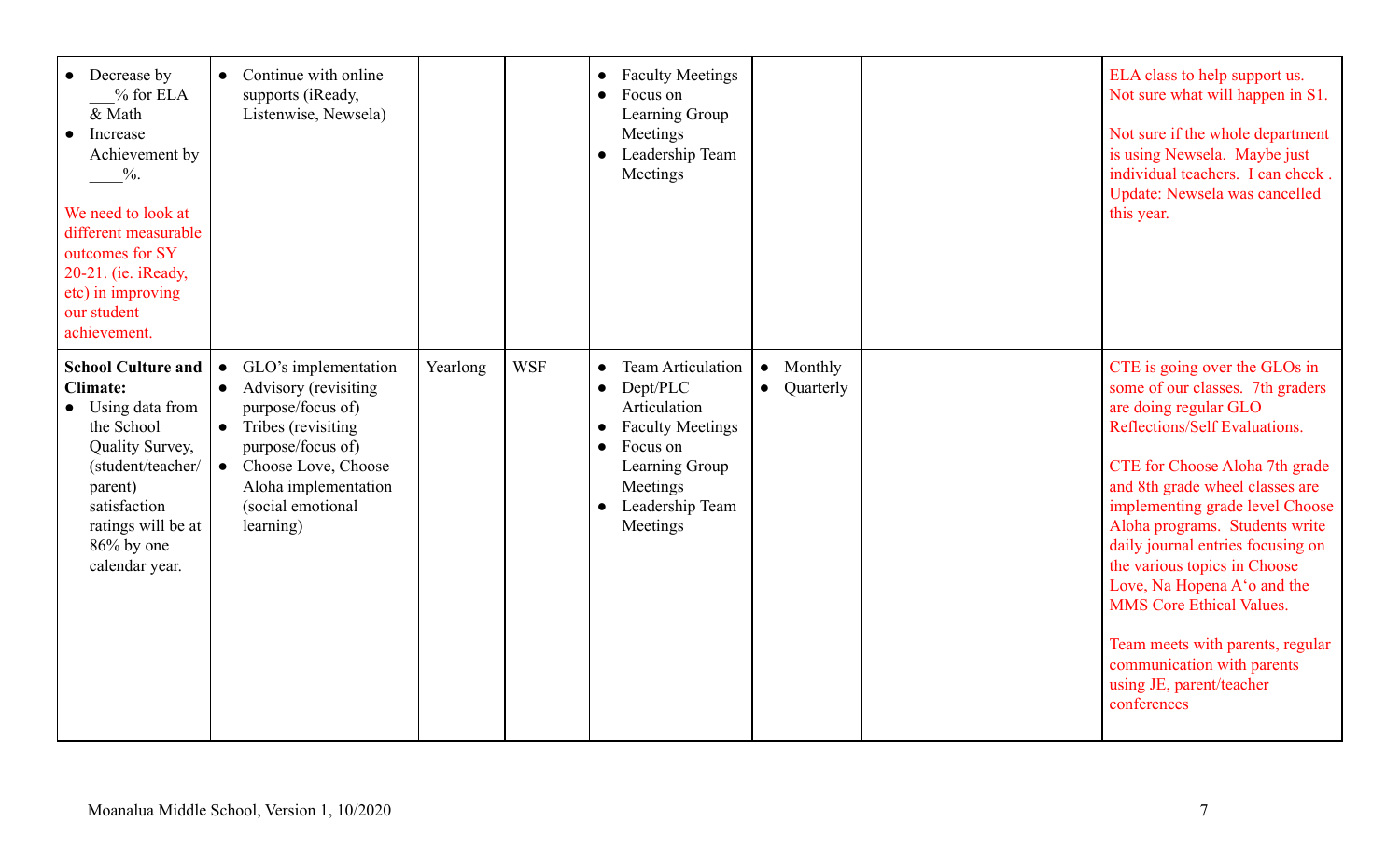|                                                                                                 |                                                                                                                                                                                                                                                                                                                                                                                                                                                                                                                                                                                                                                  |          |            |                                                                                                                                                                                          |                                                | Team *developed/implemented<br><b>HABI</b> (advisory by interest)<br>advisory series to allow students<br>to explore interests/build<br>community<br>Team - Friday ('second lunch')<br>optional gathering with students<br>to build community and/or<br>support tutoring                                                                                                                                                                                                                                                                                                                        |
|-------------------------------------------------------------------------------------------------|----------------------------------------------------------------------------------------------------------------------------------------------------------------------------------------------------------------------------------------------------------------------------------------------------------------------------------------------------------------------------------------------------------------------------------------------------------------------------------------------------------------------------------------------------------------------------------------------------------------------------------|----------|------------|------------------------------------------------------------------------------------------------------------------------------------------------------------------------------------------|------------------------------------------------|-------------------------------------------------------------------------------------------------------------------------------------------------------------------------------------------------------------------------------------------------------------------------------------------------------------------------------------------------------------------------------------------------------------------------------------------------------------------------------------------------------------------------------------------------------------------------------------------------|
| <b>School Culture and</b><br><b>Climate:</b><br>• Transitioning to<br>Moanalua<br>Middle School | New Student Orientation<br>$\bullet$<br>(Opening days of school:<br>7th Graders and New 8th<br>Graders Orientation)<br><b>Updated: New Student</b><br>Orientation will continue in<br>its entirety when school<br>resumes with our blended<br>learning model (Blue &<br><b>White Schedule</b> )<br><b>Transition Program for</b><br>$\bullet$<br>new students (Tech<br>Integration,<br>Parent/Teacher/Student<br>Communication, SLPC,<br>1:1 laptops, Jupiter Ed,<br>School Website, Google<br>Classroom, School<br>Planner)<br><b>Updated: Student transitions</b><br>performed virtually or with<br>propper social distancing. | Yearlong | <b>WSF</b> | Team Articulation<br>Dept/PLC<br>$\bullet$<br>Articulation<br><b>Faculty Meetings</b><br>Focus on<br>$\bullet$<br>Learning Group<br>Meetings<br>Leadership Team<br>$\bullet$<br>Meetings | Monthly<br>$\bullet$<br>Quarterly<br>$\bullet$ | CTE is reviewing school rules<br>and policies as well as the<br>uniform guidelines for students<br>Team - Self-Management - mini<br>series through advisory to<br>support transition to middle<br>school setting<br>items below repeated from another category<br>Team meets with parents, regular<br>communication with parents<br>using JE, parent/teacher<br>conferences<br>Team *developed/implemented<br>HABI (advisory by interest)<br>advisory series to allow students<br>to explore interests/build<br>community<br>Team - Friday ('second lunch')<br>optional gathering with students |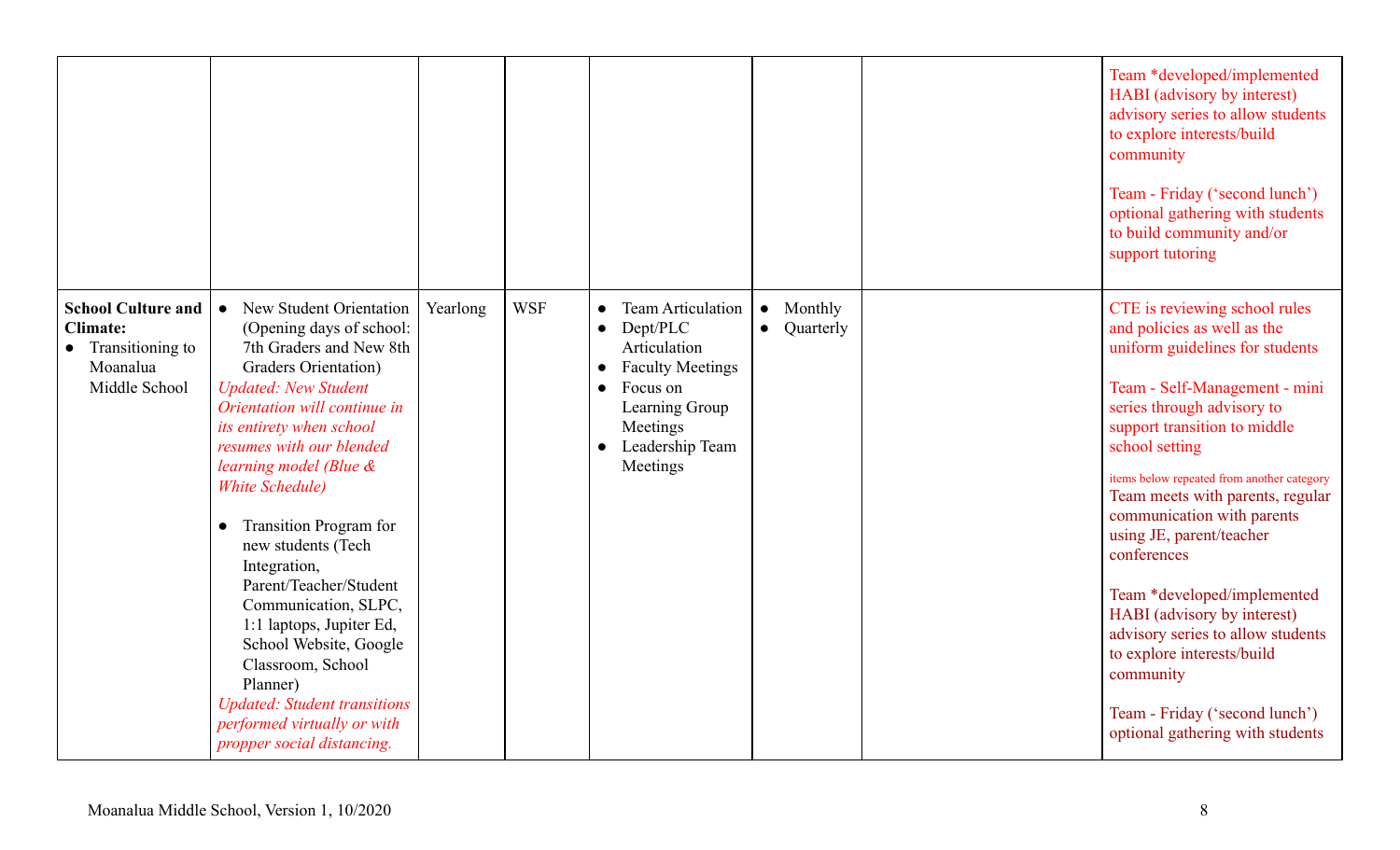|                                                                                                                                                                 | Extracurricular<br>$\bullet$<br><b>Activities: Activity</b><br>Day(s), intramurals,<br>extramurals, school<br>clubs.<br>Updated: Currently on hold.<br>School Safety: School<br>$\bullet$<br>uniforms, student ID's,<br>Safe Schools<br>agreements.<br><b>Updated: Additions are</b><br>being made to the school's<br><b>School Discipline Policy</b><br>(SDP) due to the COVID<br>Pandemic.<br><b>Military Transitions:</b><br>$\bullet$<br><b>Parent Community</b><br>Network Coordinator<br>(PCNC), School Liaison<br>Officer (SLO), Military<br>Family Life Counselor<br>(MFLC). |          |            |                                                                                                                                                                  |                                     | to build community and/or<br>support tutoring<br>Would "Movement Mondays w/<br>Hopoi" be a virtual<br>extracurricular activity? I'm also<br>hosting a virtual video<br>conference program with<br>Seonhwa Middle School students<br>starting next Friday (12/11).<br>Preparing student packets and<br><b>Packet Pickup Days</b><br>One week at the beginning of the<br>semester to ease into school with<br>Packet pickups and the initial<br>advisory meetings<br>Students required to wear school<br>uniforms even if they are remote<br>learning<br>Learning Hub students wear<br>school uniforms (and ID's?) |
|-----------------------------------------------------------------------------------------------------------------------------------------------------------------|--------------------------------------------------------------------------------------------------------------------------------------------------------------------------------------------------------------------------------------------------------------------------------------------------------------------------------------------------------------------------------------------------------------------------------------------------------------------------------------------------------------------------------------------------------------------------------------|----------|------------|------------------------------------------------------------------------------------------------------------------------------------------------------------------|-------------------------------------|------------------------------------------------------------------------------------------------------------------------------------------------------------------------------------------------------------------------------------------------------------------------------------------------------------------------------------------------------------------------------------------------------------------------------------------------------------------------------------------------------------------------------------------------------------------------------------------------------------------|
| <b>Response to</b><br><b>Intervention/Multi</b><br><b>Tier System of</b><br><b>Supports:</b><br>100% of identified<br>students will have a<br>support system to | Classroom teachers will<br>$\bullet$<br>have access to a menu of<br>classroom interventions/<br>supports to address<br>student's academic<br>needs.<br>Teachers, counselors,<br>$\bullet$                                                                                                                                                                                                                                                                                                                                                                                            | Yearlong | <b>WSF</b> | <b>Team Articulation</b><br>$\bullet$<br>Dept/PLC<br>$\bullet$<br>Articulation<br><b>Faculty Meetings</b><br>$\bullet$<br>Focus on<br>Learning Group<br>Meetings | Monthly<br>$\bullet$<br>• Quarterly | <b>Student Support addressed</b><br>through Learning Hub Model -<br>conversation starts with<br>Counselors/SSC. Teachers online<br>with EA support.                                                                                                                                                                                                                                                                                                                                                                                                                                                              |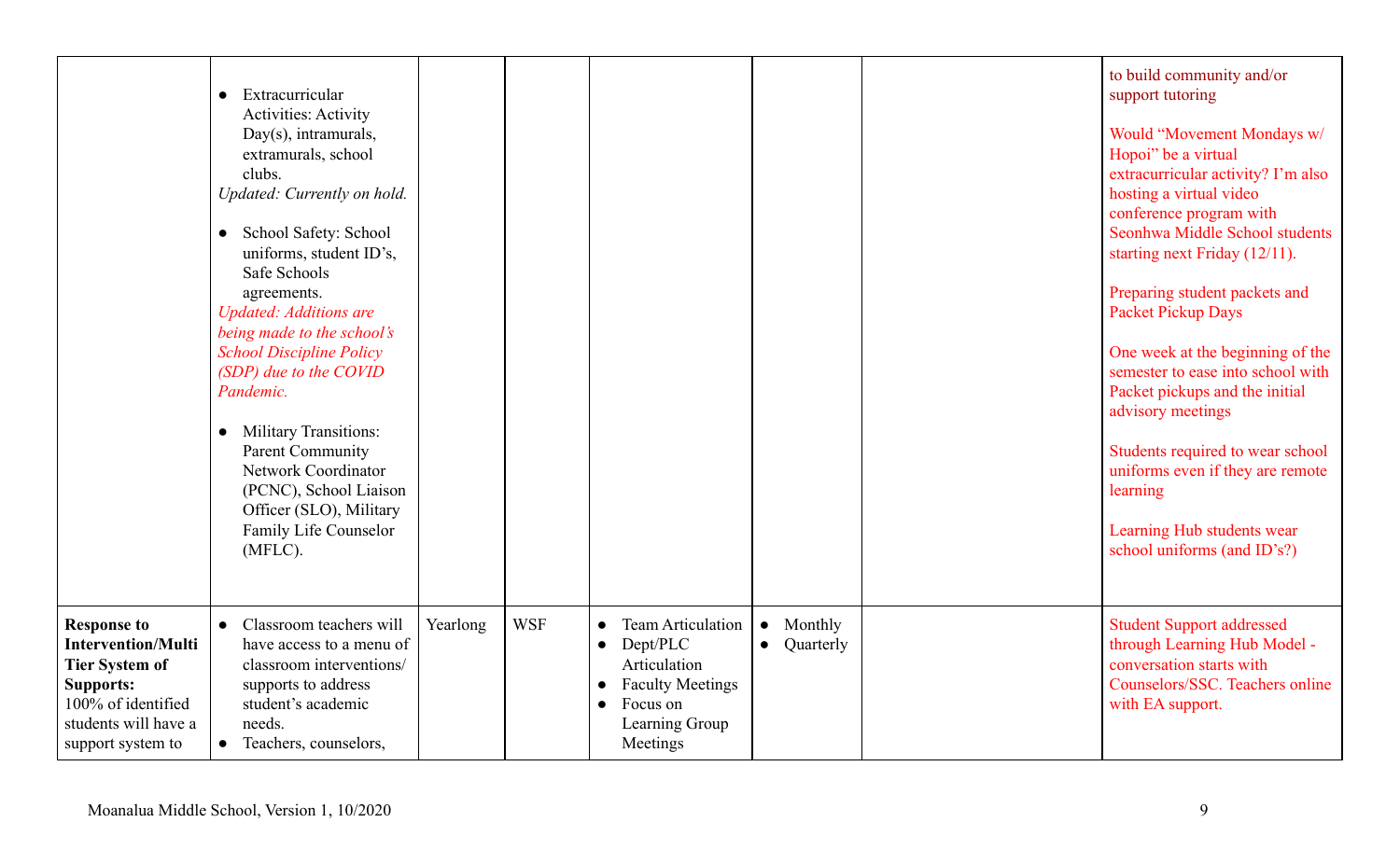| address their<br>academic needs.                                                                                                           | and educational<br>assistants will have<br>access to a variety of<br>professional<br>development topics to<br>address academic<br>success.<br>School teams conduct<br>regular (i.e. weekly/<br>monthly/quarterly)<br>reviews of student's<br>academic progress.<br>Develop/Review/Revise<br>$\bullet$<br>a school-wide tool to<br>diagnose, intervene,<br>communicate, and<br>evaluate the student's<br>needs (e.g.<br>school/student action<br>plan)<br>• Develop/Review/Revise<br>school-wide program(s)<br>to provide students<br>opportunities for<br>academic success (e.g.<br>Saturday Tutorial, Study<br>Skills) |          |            | Leadership Team<br>$\bullet$<br>Meetings                                                                               |                                                | JupiterGrades access for current<br>academic progress and review of<br>progress.<br>iReady Diagnostic Pre / Mid in<br>SY 20-21 so far has been<br>administered.<br>Team established tutoring<br>schedule for students in need of<br>additional time, help, support.<br>this is in addition to the<br>Wednesday office hours<br>Teachers make sure to get<br>progress report verification form<br>back from parents by<br>communicating with them<br>(emails, Jupiter Ed messages,<br>phone calls). |
|--------------------------------------------------------------------------------------------------------------------------------------------|-------------------------------------------------------------------------------------------------------------------------------------------------------------------------------------------------------------------------------------------------------------------------------------------------------------------------------------------------------------------------------------------------------------------------------------------------------------------------------------------------------------------------------------------------------------------------------------------------------------------------|----------|------------|------------------------------------------------------------------------------------------------------------------------|------------------------------------------------|----------------------------------------------------------------------------------------------------------------------------------------------------------------------------------------------------------------------------------------------------------------------------------------------------------------------------------------------------------------------------------------------------------------------------------------------------------------------------------------------------|
| <b>Response to</b><br><b>Intervention/Multi</b><br><b>Tier System of</b><br><b>Supports:</b><br>100% of identified<br>students will have a | • Classroom teachers will<br>have access to a menu of<br>strategies/interventions/<br>modifications to ensure<br>success.<br>• Counselors will have                                                                                                                                                                                                                                                                                                                                                                                                                                                                     | Yearlong | <b>WSF</b> | <b>Team Articulation</b><br>$\bullet$<br>Dept/PLC<br>$\bullet$<br>Articulation<br><b>Faculty Meetings</b><br>$\bullet$ | Monthly<br>$\bullet$<br>Quarterly<br>$\bullet$ | SBBH services, MFLAC,<br><b>Alternative Learning Center</b><br>Partnerships on hold due to<br>limiting of outside personnel on<br>campus grounds                                                                                                                                                                                                                                                                                                                                                   |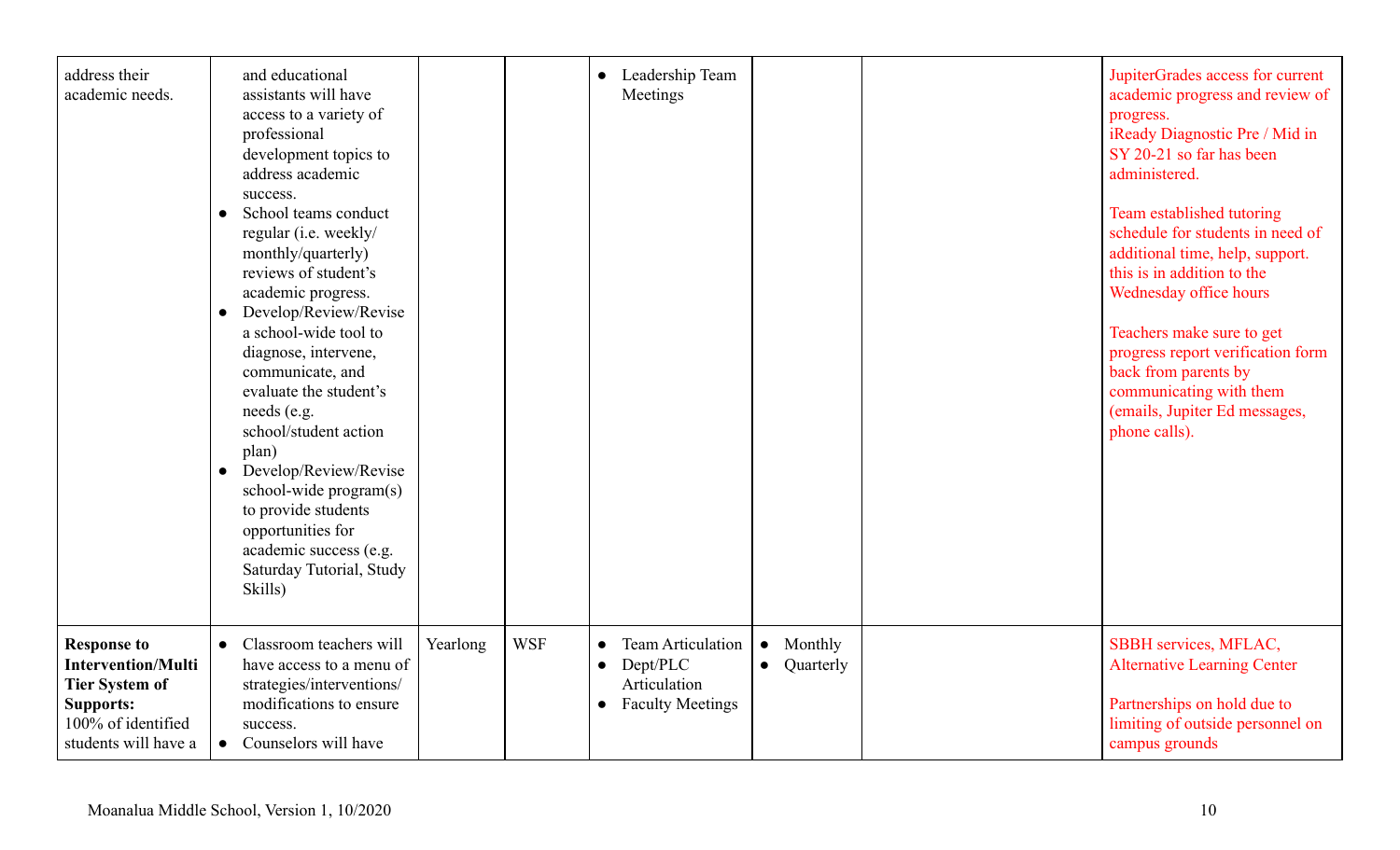| support system to<br>address their<br>behavioral/social/e<br>motional needs                                                              | access to multiple<br>strategies/interventions/<br>modification to address<br>behavioral/social/emotio<br>nal needs of students are<br>met.<br>School teams conduct<br>$\bullet$<br>regular (i.e. weekly/<br>monthly/quarterly)<br>reviews of student's<br>behavioral/<br>social/emotional<br>progress.<br>Develop/continue school<br>$\bullet$<br>programs to address<br>behavioral/social/emotio<br>nal needs of students<br>(e.g. Transition center,<br>new student orientation,<br>social skills group).<br>Develop/continue<br>$\bullet$<br>partnerships with<br>community resources to<br>address behavioral/<br>social/emotional needs<br>(e.g. YMCA Outreach,<br>Hale Kipa, Boys to Men) |          |            | Focus on<br>$\bullet$<br>Learning Group<br>Meetings<br>Leadership Team<br>Meetings                              |                                                |                                                                                                                                                                      |
|------------------------------------------------------------------------------------------------------------------------------------------|--------------------------------------------------------------------------------------------------------------------------------------------------------------------------------------------------------------------------------------------------------------------------------------------------------------------------------------------------------------------------------------------------------------------------------------------------------------------------------------------------------------------------------------------------------------------------------------------------------------------------------------------------------------------------------------------------|----------|------------|-----------------------------------------------------------------------------------------------------------------|------------------------------------------------|----------------------------------------------------------------------------------------------------------------------------------------------------------------------|
| <b>Response to</b><br><b>Intervention/Multi</b><br><b>Tier System of</b><br><b>Supports:</b><br>100% of identified<br>students will have | Implement school-wide<br>$\bullet$<br>attendance policy<br>procedures to address<br>student attendance<br>Develop/continue<br>partnerships with                                                                                                                                                                                                                                                                                                                                                                                                                                                                                                                                                  | Yearlong | <b>WSF</b> | Team Articulation<br>$\bullet$<br>Dept/PLC<br>$\bullet$<br>Articulation<br><b>Faculty Meetings</b><br>$\bullet$ | $\bullet$<br>Monthly<br>Quarterly<br>$\bullet$ | Developing and implementing<br>school-wide attendance policy<br>procedures for remote learning<br>and blended learning. Some<br>latitude given for team flexibility. |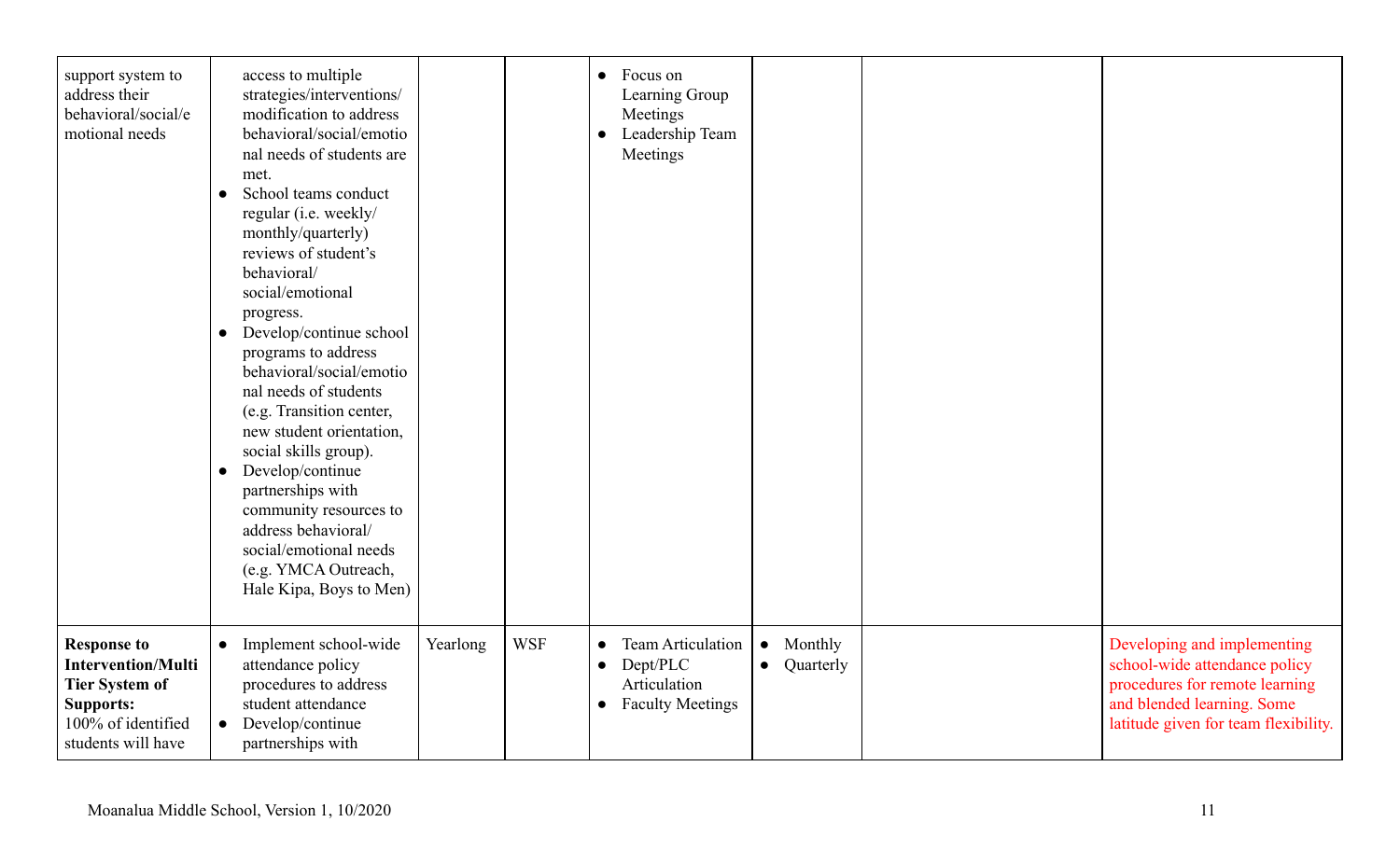| an<br>intervention/action<br>plan to address<br>attendance in<br>accordance to<br>school-wide<br>attendance policy.                                                          | community resources<br>(e.g. Honolulu Police<br>Department)                                                                                                                                                                                                                                                                                                                                                                                                                                   |          |            | Focus on<br>$\bullet$<br>Learning Group<br>Meetings<br>Leadership Team<br>Meetings                                                                                                                                               |                                                | Continued partnership with<br>The Military and Family Life<br><b>Counseling Program (MFLC)</b>                                                                                                                                                                                                                                                            |
|------------------------------------------------------------------------------------------------------------------------------------------------------------------------------|-----------------------------------------------------------------------------------------------------------------------------------------------------------------------------------------------------------------------------------------------------------------------------------------------------------------------------------------------------------------------------------------------------------------------------------------------------------------------------------------------|----------|------------|----------------------------------------------------------------------------------------------------------------------------------------------------------------------------------------------------------------------------------|------------------------------------------------|-----------------------------------------------------------------------------------------------------------------------------------------------------------------------------------------------------------------------------------------------------------------------------------------------------------------------------------------------------------|
| Parent<br><b>Participation:</b><br>Increased parent<br>participation in<br>school activities by<br>10%. (ie. SLPC)<br>participation and<br><b>SLPC</b> survey<br>completion) | Open house by teams<br>$\bullet$<br><b>Updated: Virtual Open</b><br>House (parents accessed<br>team open house videos and<br>bitmoji presentations<br>through schools website.<br>Student-led Portfolio<br>$\bullet$<br>Conferences<br>Updated: On hold<br>Monthly PTO meetings<br>$\bullet$<br>Monthly SCC meetings<br>$\bullet$<br>Monthly Boosters<br>$\bullet$<br>meetings<br>Family nights<br>$\bullet$<br><b>Updated: Planning of</b><br>events, but current events on<br>hold for now. | Yearlong | <b>WSF</b> | <b>Team Articulation</b><br>$\bullet$<br>Dept/PLC<br>$\bullet$<br>Articulation<br><b>Faculty Meetings</b><br>Focus on<br>$\bullet$<br>Learning Group<br>Meetings<br>Leadership Team<br>Meetings<br>PTO/SCC/Booste<br>rs meetings | Monthly<br>$\bullet$<br>Quarterly<br>$\bullet$ | th Grade CTE classes are having<br>students create websites to be<br>used as digital learning<br>portfolios. 7th graders will be<br>presenting their websites to their<br>parents in both first and second<br>semesters. Similar to SLPCs<br>Continued monthly PTO, and<br><b>SCC</b> meetings<br>MMS 'Ohana Holidays &<br><b>Holiday Service Project</b> |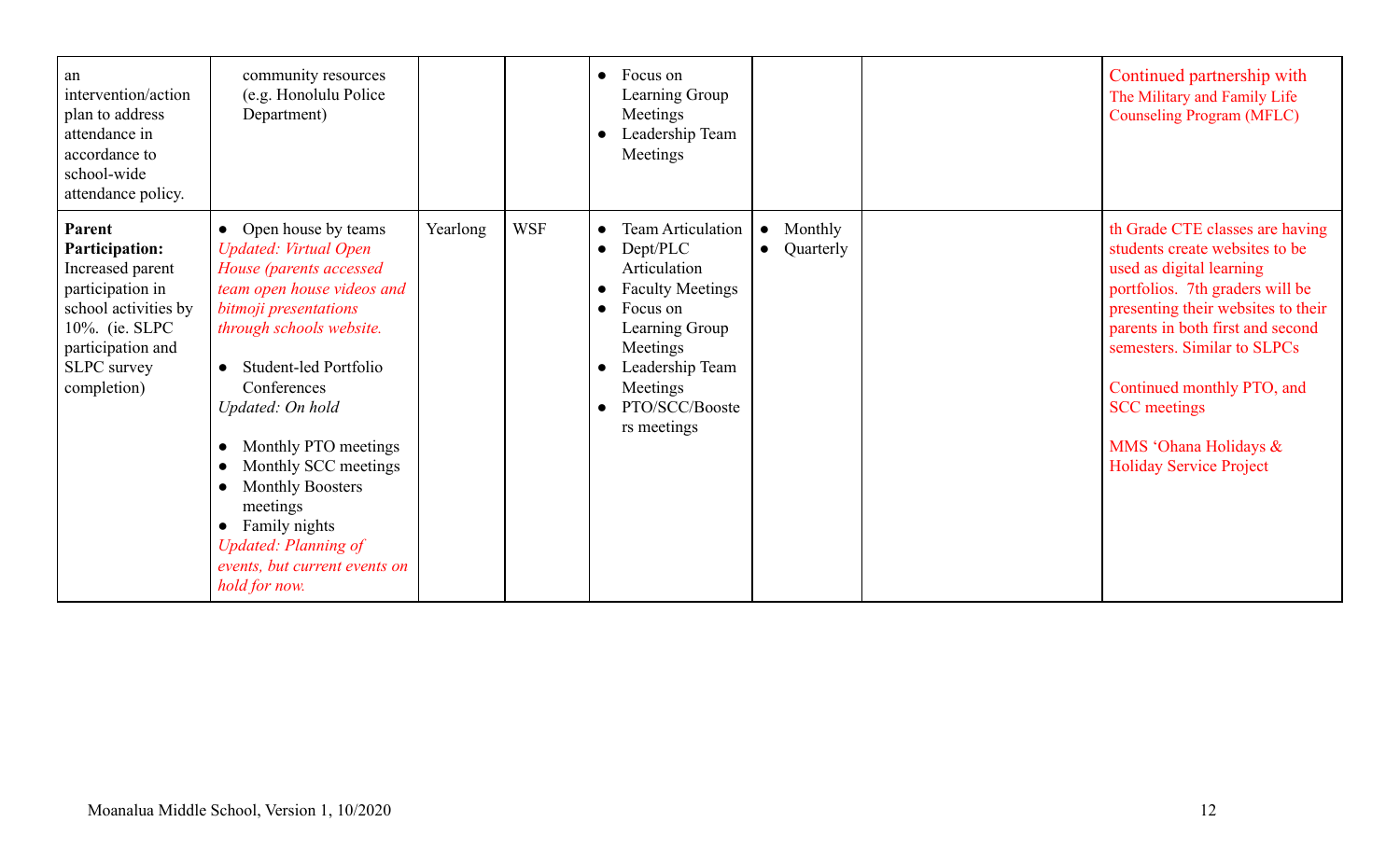| <b>Staff Outcomes (SY 2021-22)</b>                                                                                                                                                                                                                                                                                                                                  |                                                                                                                                                                                                                                                                                                                                                                                                                                                                                                                                                                                                                                                                                                                                  |                                              |                                         |                                                                                                                                                                                                 |                                                                         |                                                                          |                                                                                                                                                                                                                                                                                        |
|---------------------------------------------------------------------------------------------------------------------------------------------------------------------------------------------------------------------------------------------------------------------------------------------------------------------------------------------------------------------|----------------------------------------------------------------------------------------------------------------------------------------------------------------------------------------------------------------------------------------------------------------------------------------------------------------------------------------------------------------------------------------------------------------------------------------------------------------------------------------------------------------------------------------------------------------------------------------------------------------------------------------------------------------------------------------------------------------------------------|----------------------------------------------|-----------------------------------------|-------------------------------------------------------------------------------------------------------------------------------------------------------------------------------------------------|-------------------------------------------------------------------------|--------------------------------------------------------------------------|----------------------------------------------------------------------------------------------------------------------------------------------------------------------------------------------------------------------------------------------------------------------------------------|
| <b>Measurable</b><br>Outcome(s)                                                                                                                                                                                                                                                                                                                                     | <b>Enabling Activity</b>                                                                                                                                                                                                                                                                                                                                                                                                                                                                                                                                                                                                                                                                                                         | <b>Duration</b><br>Fall, Spring,<br>Yearlong | <b>Source</b><br>of Funds<br>Program ID | <b>School Monitoring</b><br>Activity                                                                                                                                                            | Frequency<br>Quarter,<br>Semester,<br>Annual                            | <b>Complex Monitoring</b><br><b>Activity</b><br>(to be completed by CAS) | <b>Progress Checks</b><br>Red (1st Sem)<br>Blue (2nd Sem)                                                                                                                                                                                                                              |
| <b>Achievement Gap:</b><br>Decrease by %<br>for ELA & Math<br>• Increase<br>Achievement by<br>$\frac{0}{6}$ .<br>Increase the %<br>$\bullet$<br>of students who<br>feel positively<br>about their<br>school by $\_\_\%$<br>We need to look at<br>different measurable<br>outcomes for SY<br>20-21. (ie. iReady,<br>etc) in improving<br>our student<br>achievement. | Provide Annual<br>School-Wide<br>Training/Professional<br>Development<br>opportunities to address<br>our schools prioritized<br>needs. (always revisiting<br>our priorities based on<br>student needs)<br>Updated: Due to a drop in<br>enrollment and a 10%<br>reduction in Weighted<br>Student Formula, PD is<br>done internally by school<br>staff, with assistance from<br>District resource teachers.<br>$\circ$ 1:1 Program:<br>Procedures,<br>Infraction/Conseque<br>nce<br>Google Docs<br>$\circ$<br>Google Classroom<br>$\circlearrowright$<br><b>JupiterGrades</b><br>$\bigcirc$<br><b>InfiniteCampus</b><br>$\circ$<br><b>Outside Training</b><br>Updated: On hold until<br>further notice.<br>○ Schools of the Future | Yearlong                                     | <b>WSF</b>                              | <b>Team Articulation</b><br>$\bullet$<br>Dept/PLC<br>$\bullet$<br>Articulation<br><b>Faculty Meetings</b><br>$\bullet$<br>Focus on<br>Learning Group<br>Meetings<br>Leadership Team<br>Meetings | Monthly<br>$\bullet$<br>Quarterly<br>$\bullet$<br>Annually<br>$\bullet$ |                                                                          | Professional development shifted<br>to programs and applications that<br>support students in distance<br>learning and online virtual<br>conferences<br>• One full day district<br>sponsored PD focused on<br>One full day in-staff<br>training focusing on<br>school-wide applications |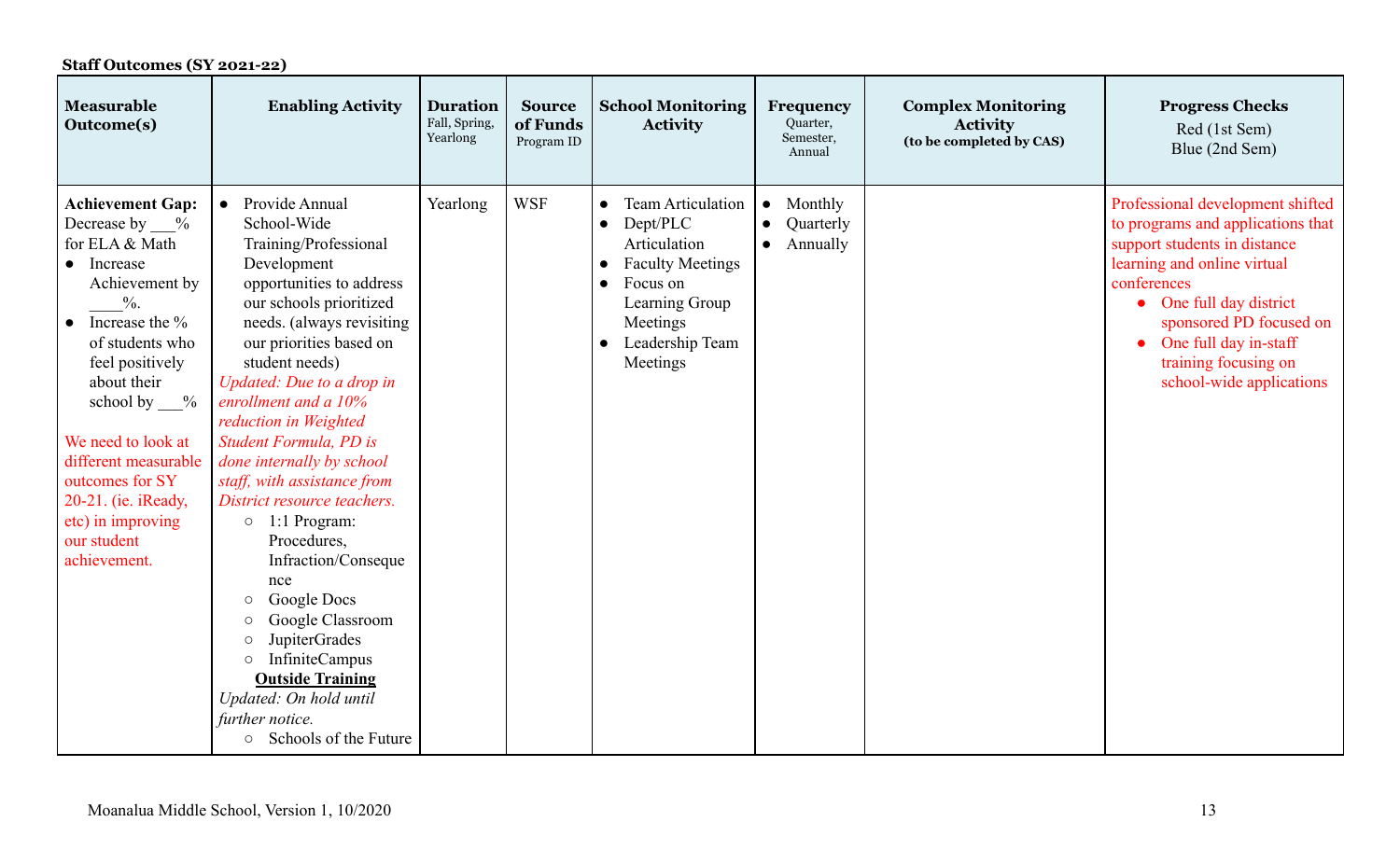|                                                                                                                                                                                                                                                                                                                                                       | (SOTF)<br>Google Summit<br>$\circ$<br>PCATT - Pacific<br>$\circ$<br>Center for Advanced<br><b>Tech Training</b><br>Conference                                                                                                                                                                                                                                                                                                  |          |            |                                                                                                                                                                                                 |                                                                         |                                                                                                                                                                                                                                      |
|-------------------------------------------------------------------------------------------------------------------------------------------------------------------------------------------------------------------------------------------------------------------------------------------------------------------------------------------------------|--------------------------------------------------------------------------------------------------------------------------------------------------------------------------------------------------------------------------------------------------------------------------------------------------------------------------------------------------------------------------------------------------------------------------------|----------|------------|-------------------------------------------------------------------------------------------------------------------------------------------------------------------------------------------------|-------------------------------------------------------------------------|--------------------------------------------------------------------------------------------------------------------------------------------------------------------------------------------------------------------------------------|
| <b>Achievement Gap:</b><br>Decrease by $\%$<br>for ELA & Math<br>• Increase<br>Achievement by<br>$\frac{0}{6}$ .<br>Increase the %<br>of students who<br>feel positively<br>about their<br>school by $\%$<br>We need to look at<br>different measurable<br>outcomes for SY<br>20-21. (ie. iReady,<br>etc) in improving<br>our student<br>achievement. | Professional<br>Development will enable<br>MMS to operate at 80<br>percent or higher<br>consistency on these<br><b>MMS MIDDLE</b><br>SCHOOL concepts.<br>Teaming<br>$\circ$<br>Advisory<br>$\circ$<br><b>SLPC</b><br>$\circ$<br><b>AMLE Conference</b><br>$\circ$<br><b>MoHS PD</b><br>$\circ$<br>Conference<br><b>Updated: Planned for</b><br>March 5, 2021<br>Social Emotional<br>$\circ$<br>Learning (SEL)<br>Conference(s) | Yearlong | <b>WSF</b> | <b>Team Articulation</b><br>$\bullet$<br>Dept/PLC<br>$\bullet$<br>Articulation<br><b>Faculty Meetings</b><br>Focus on<br>Learning Group<br>Meetings<br>Leadership Team<br>$\bullet$<br>Meetings | Monthly<br>$\bullet$<br>Quarterly<br>$\bullet$<br>Annually<br>$\bullet$ | Math - professional sharing<br>(through dept / plc meetings) to<br>share instructional strategies /<br>tools to support student<br>engagement / student learning                                                                     |
| <b>Achievement Gap:</b><br>Decrease by $\%$<br>for ELA & Math<br>• Increase<br>Achievement by<br>$\frac{0}{6}$ .<br>Increase the %<br>of students who                                                                                                                                                                                                 | Professional<br>$\bullet$<br>Development will enable<br>MMS to operate at 80<br>percent or higher<br>consistency on these<br><b>SCHOOL WIDE</b><br><b>INITIATIVES.</b><br><b>Schoolwide Training</b>                                                                                                                                                                                                                           | Yearlong | <b>WSF</b> | <b>Team Articulation</b><br>$\bullet$<br>Dept/PLC<br>$\bullet$<br>Articulation<br><b>Faculty Meetings</b><br>Focus on<br>$\bullet$<br>Learning Group<br>Meetings                                | Monthly<br>$\bullet$<br>Quarterly<br>$\bullet$<br>Annually<br>$\bullet$ | SDTTP #1 Berc Star Learning<br><b>Walk, Instructional Habits</b><br>Math - professional sharing<br>(through dept / plc meetings) to<br>share instructional strategies /<br>tools to support student<br>engagement / student learning |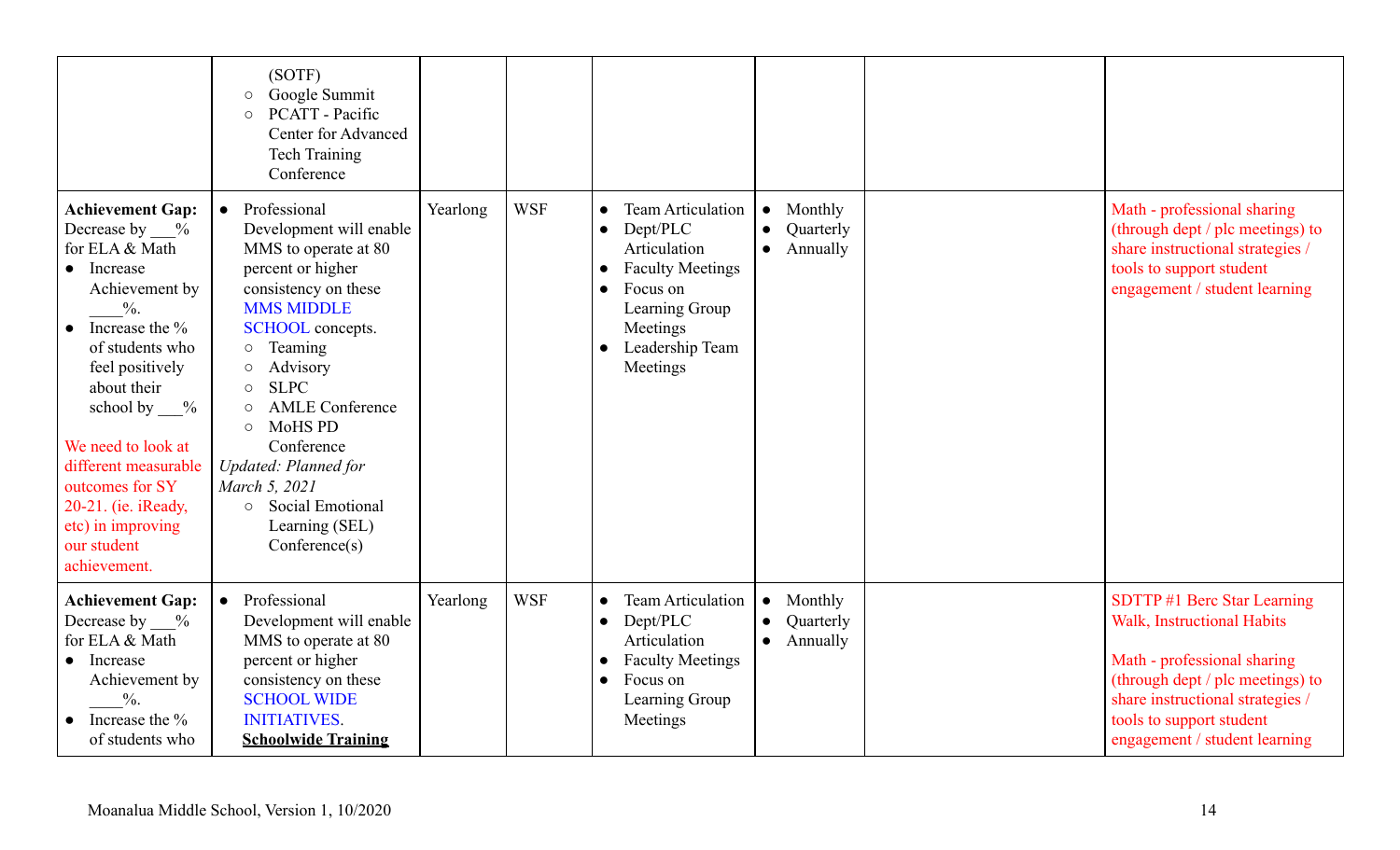| feel positively<br>about their | <b>TRIBES</b><br>$\circ$<br>$\circ$ BERC |  | Leadership Team<br>$\bullet$<br>Meetings |  |                                   |
|--------------------------------|------------------------------------------|--|------------------------------------------|--|-----------------------------------|
| school by $\_\_\%$             | <b>Updated: BERC will</b>                |  |                                          |  | EA's in MMS is in training.       |
|                                | conduct virtual                          |  |                                          |  | <b>Quality Behavior Solutions</b> |
| We need to look at             | walkthroughs this year.                  |  |                                          |  | (QBS) Safety-Care Training.       |
| different measurable           | <b>Thinking Maps</b><br>$\circ$          |  |                                          |  | This is to provide training       |
| outcomes for SY                | Co-Teaching<br>$\bigcirc$                |  |                                          |  | support that works with           |
| 20-21. (ie. iReady,            | O Literacy: Vocabulary,                  |  |                                          |  | individuals with behavioral       |
| etc) in improving              | <b>Revision Writing</b>                  |  |                                          |  | challenges. It will make us       |
| our student                    | Targets, Close                           |  |                                          |  | skilled, competent, effective at  |
| achievement.                   | <b>Reading Targets</b>                   |  |                                          |  | addressing behavioral challenges. |
|                                | <b>Interrater Writing</b><br>$\circ$     |  |                                          |  |                                   |
|                                | Training                                 |  |                                          |  |                                   |
|                                | O Department/PLC                         |  |                                          |  |                                   |
|                                | <b>Norms</b>                             |  |                                          |  |                                   |
|                                | GLOs<br>$\circ$                          |  |                                          |  |                                   |
|                                | Multi-Tiered Levels<br>$\circ$           |  |                                          |  |                                   |
|                                | of Support (MTLS)                        |  |                                          |  |                                   |
|                                | Added: Stetson<br>$\circ$                |  |                                          |  |                                   |
|                                | Inclusionary                             |  |                                          |  |                                   |
|                                | Practices (technical                     |  |                                          |  |                                   |
|                                | assistance, Ann                          |  |                                          |  |                                   |
|                                | McIntyre)                                |  |                                          |  |                                   |
|                                | <b>Outside Training</b>                  |  |                                          |  |                                   |
|                                | <b>Updated: Some PD</b>                  |  |                                          |  |                                   |
|                                | opportunities are on hold at             |  |                                          |  |                                   |
|                                | this moment.                             |  |                                          |  |                                   |
|                                | Achieve<br>$\circ$                       |  |                                          |  |                                   |
|                                | Ka Hui Heluhelu<br>$\circ$               |  |                                          |  |                                   |
|                                | Moanalua High<br>$\circ$                 |  |                                          |  |                                   |
|                                | <b>School Professional</b>               |  |                                          |  |                                   |
|                                | Development Day                          |  |                                          |  |                                   |
|                                | (March 5, 2021) -                        |  |                                          |  |                                   |
|                                | held virtually                           |  |                                          |  |                                   |
|                                | O Diana Browning                         |  |                                          |  |                                   |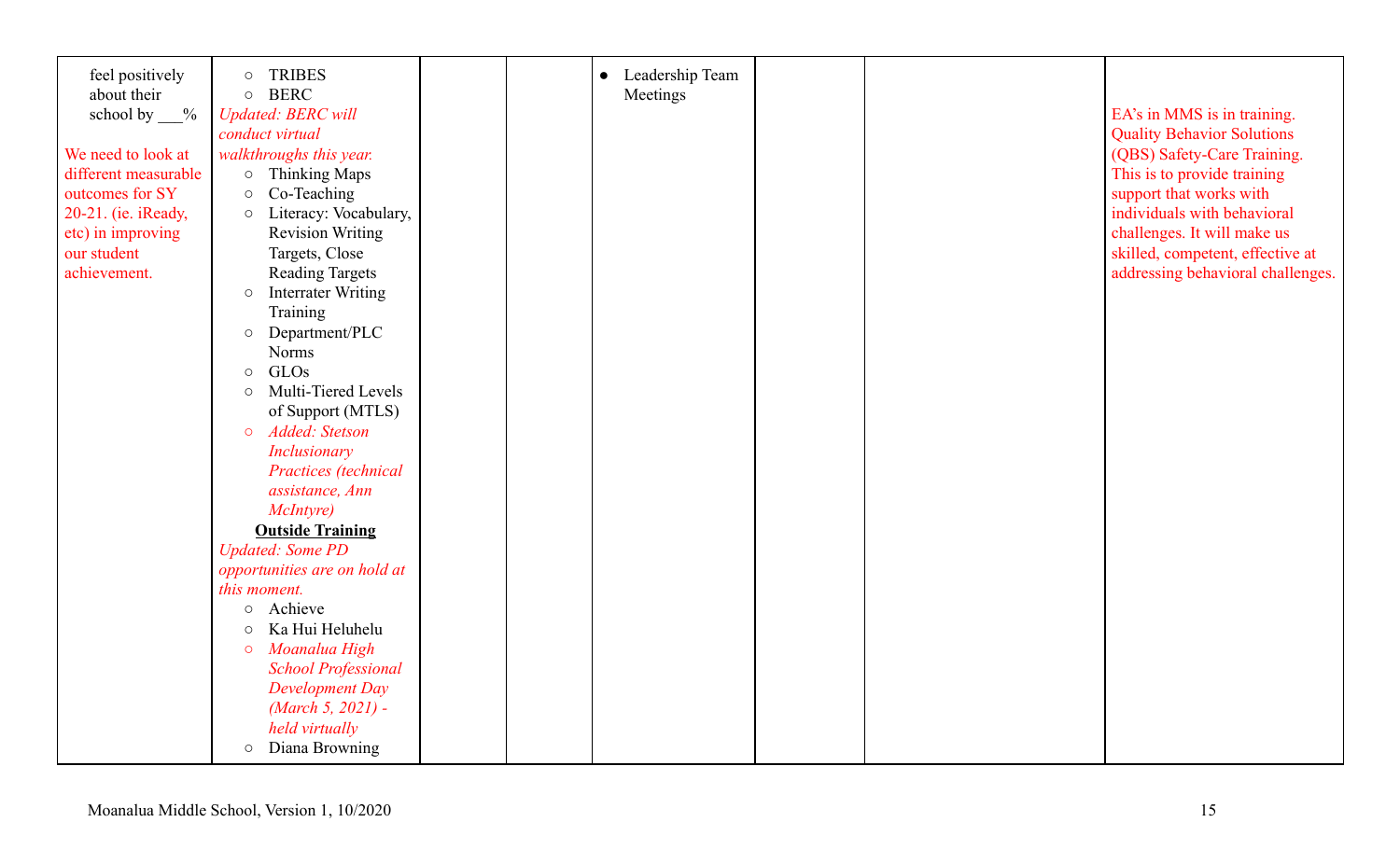| Wright - Positive                           |  |  |  |
|---------------------------------------------|--|--|--|
| <b>Behavioral RTI</b>                       |  |  |  |
| National Council of<br>$\bigcirc$           |  |  |  |
| Teachers of                                 |  |  |  |
| Mathematics                                 |  |  |  |
| (NCTM)                                      |  |  |  |
| o Association of                            |  |  |  |
| Middle Level                                |  |  |  |
| Education                                   |  |  |  |
| Conference (AMLE)                           |  |  |  |
| <b>International Society</b><br>$\bigcirc$  |  |  |  |
| for Technology in                           |  |  |  |
| Education (ISTE)                            |  |  |  |
| National Science<br>$\circ$                 |  |  |  |
| Training                                    |  |  |  |
| Visible Learning<br>$\bigcirc$              |  |  |  |
| National Association<br>$\circlearrowright$ |  |  |  |
| for Music Education                         |  |  |  |
| (NAfME)                                     |  |  |  |
| Midwest Band &<br>$\circ$                   |  |  |  |
| Orchestra Clinic                            |  |  |  |
| <b>American String</b><br>$\circ$           |  |  |  |
| Teachers Association                        |  |  |  |
| (ASTA)                                      |  |  |  |
| American School<br>$\circ$                  |  |  |  |
| <b>Band Directors</b>                       |  |  |  |
| Association                                 |  |  |  |
| (ASBDA)                                     |  |  |  |
| National Art<br>$\circ$                     |  |  |  |
| Education                                   |  |  |  |
| Association (NAEA)                          |  |  |  |
| Singapore Math<br>$\bigcirc$                |  |  |  |
| <b>Biological Sciences</b><br>$\bigcirc$    |  |  |  |
| Curriculum Study                            |  |  |  |
| (BSCS)                                      |  |  |  |
|                                             |  |  |  |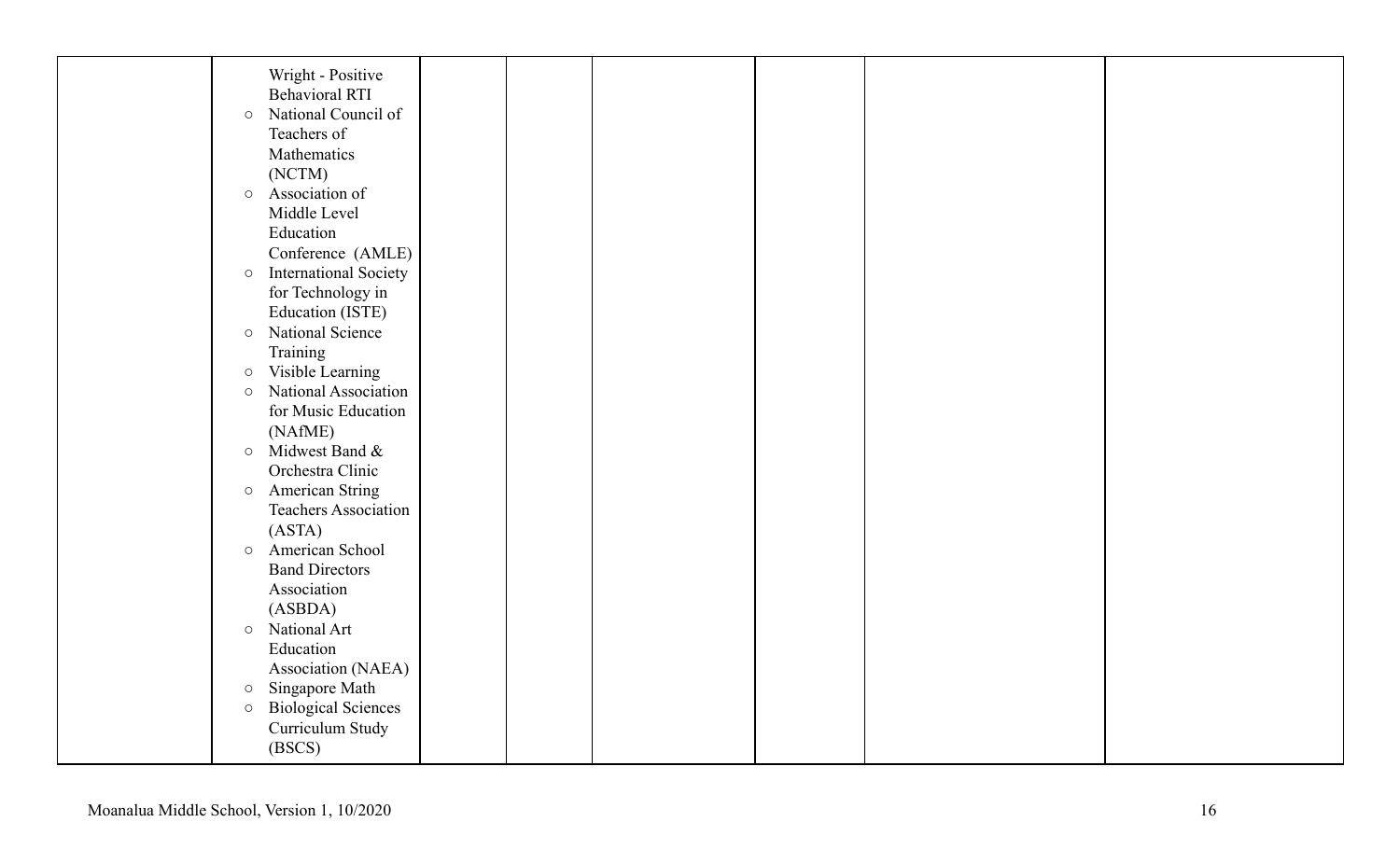|                                                                                                                                                                                                                                                                                                                                                                        | <b>Growth Mindset</b><br>$\circ$<br>Conference(s)                                                                                                                                                                                                                                                                                                                                                                                                                                                                                                                                     |          |            |                                                                                                                                                                                                 |                                                            |                                                                                                                                                                                                                   |
|------------------------------------------------------------------------------------------------------------------------------------------------------------------------------------------------------------------------------------------------------------------------------------------------------------------------------------------------------------------------|---------------------------------------------------------------------------------------------------------------------------------------------------------------------------------------------------------------------------------------------------------------------------------------------------------------------------------------------------------------------------------------------------------------------------------------------------------------------------------------------------------------------------------------------------------------------------------------|----------|------------|-------------------------------------------------------------------------------------------------------------------------------------------------------------------------------------------------|------------------------------------------------------------|-------------------------------------------------------------------------------------------------------------------------------------------------------------------------------------------------------------------|
| <b>Achievement Gap:</b><br>Decrease by %<br>for ELA & Math<br>Increase<br>$\bullet$<br>Achievement by<br>$\frac{0}{6}$ .<br>Increase the %<br>of students who<br>feel positively<br>about their<br>school by $\frac{9}{6}$<br>We need to look at<br>different measurable<br>outcomes for SY<br>20-21. (ie. iReady,<br>etc) in improving<br>our student<br>achievement. | Professional<br>Development will enable<br>MMS to operate at 80<br>percent or higher<br>consistency on these<br><b>LEADERSHIP</b><br>initiatives.<br>Attendance<br>$\circ$<br>Norms of<br>$\circ$<br>Collaboration<br><b>Meeting Norms</b><br>$\circ$<br>Agendas<br>$\circlearrowright$<br>Minutes<br>$\circ$<br><b>Budget</b><br>$\circ$<br><b>Purchase Orders</b><br>$\circ$<br><b>Instructional Council</b><br>$\circ$<br>for Department<br>Heads (Mandatory)<br><b>Text and Materials</b><br>$\circ$<br>Inventory<br>Data Team Process<br>$\circ$<br>(Collection $&$<br>Analysis) | Yearlong | <b>WSF</b> | <b>Team Articulation</b><br>$\bullet$<br>Dept/PLC<br>$\bullet$<br>Articulation<br><b>Faculty Meetings</b><br>Focus on<br>$\bullet$<br>Learning Group<br>Meetings<br>Leadership Team<br>Meetings | Monthly<br>$\bullet$<br>Quarterly<br>Annually<br>$\bullet$ | Math - professional sharing<br>(through dept / plc meetings) to<br>share instructional strategies /<br>tools to support student<br>engagement / student learning                                                  |
| <b>Transition to</b><br><b>Moanalua Middle</b><br>School:<br>100% participation<br>of Teacher In<br>Service facilitated<br>by school personnel                                                                                                                                                                                                                         | In Service/Mentoring in<br>the following:<br>Middle School<br>$\Omega$<br>Concepts: teaming,<br>looping, flex block<br>scheduling, advisory,<br>social emotional<br>learning.                                                                                                                                                                                                                                                                                                                                                                                                         | Yearlong | <b>WSF</b> | <b>Team Articulation</b><br>Dept/PLC<br>$\bullet$<br>Articulation<br><b>Faculty Meetings</b><br>$\bullet$<br>Focus on<br>$\bullet$<br>Learning Group<br>Meetings                                | Monthly<br>$\bullet$<br>Quarterly<br>Annually<br>$\bullet$ | <b>School initiatives: "Choose</b><br>Love" SEL program<br>implemented through our CTE<br>Wheel classes for all 7th and 8th<br>graders.<br><b>Central District led Mentoring</b><br>program with Probie teachers. |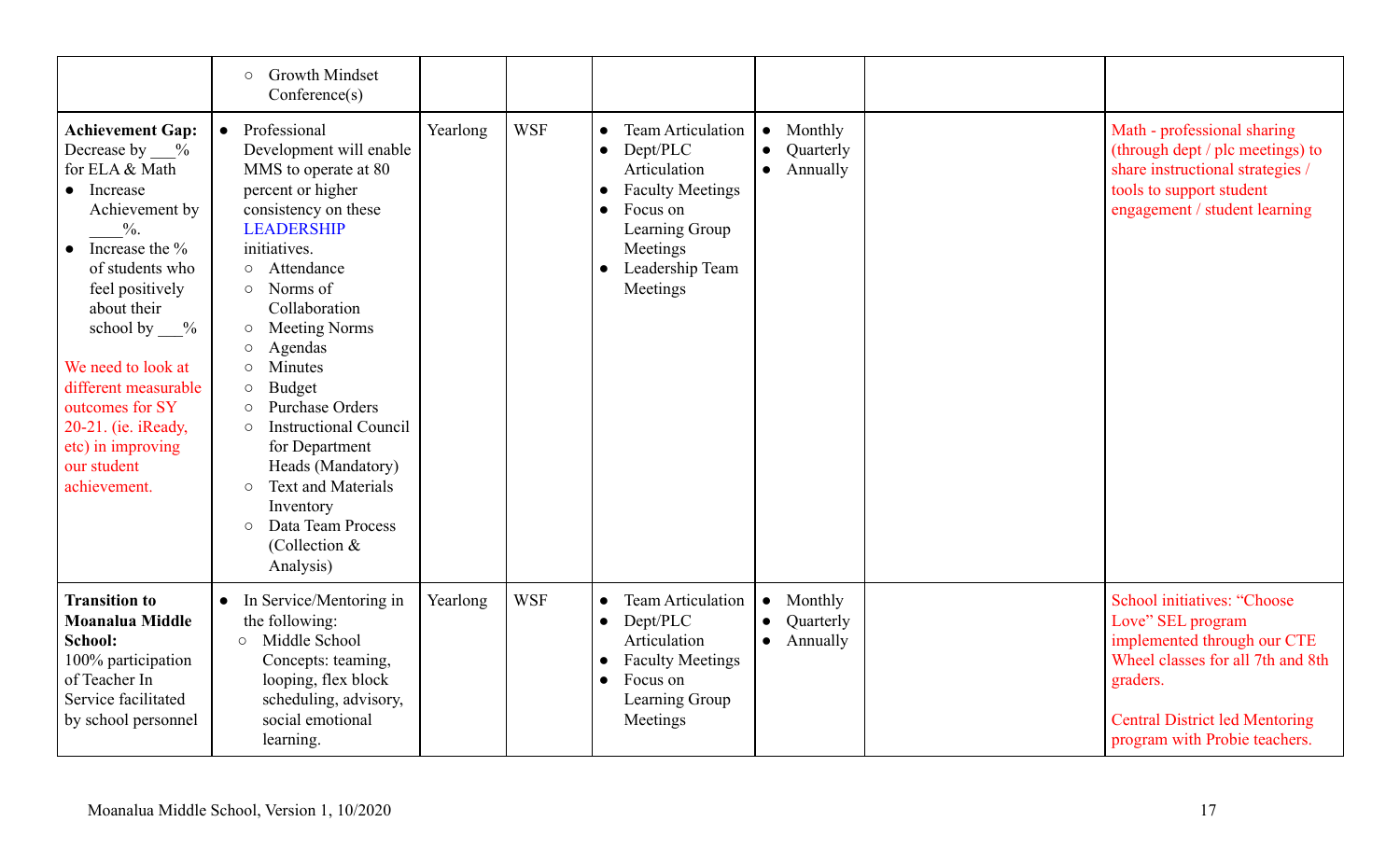|  | Thinking Maps<br>School Initiatives:<br>$SLPC$ , 1:1 Tech,<br>Jupiter Grades,<br>Literacy, BERC. |  | Leadership Team<br>Meetings |  | AMLE resources available for<br>staff use. |
|--|--------------------------------------------------------------------------------------------------|--|-----------------------------|--|--------------------------------------------|
|--|--------------------------------------------------------------------------------------------------|--|-----------------------------|--|--------------------------------------------|